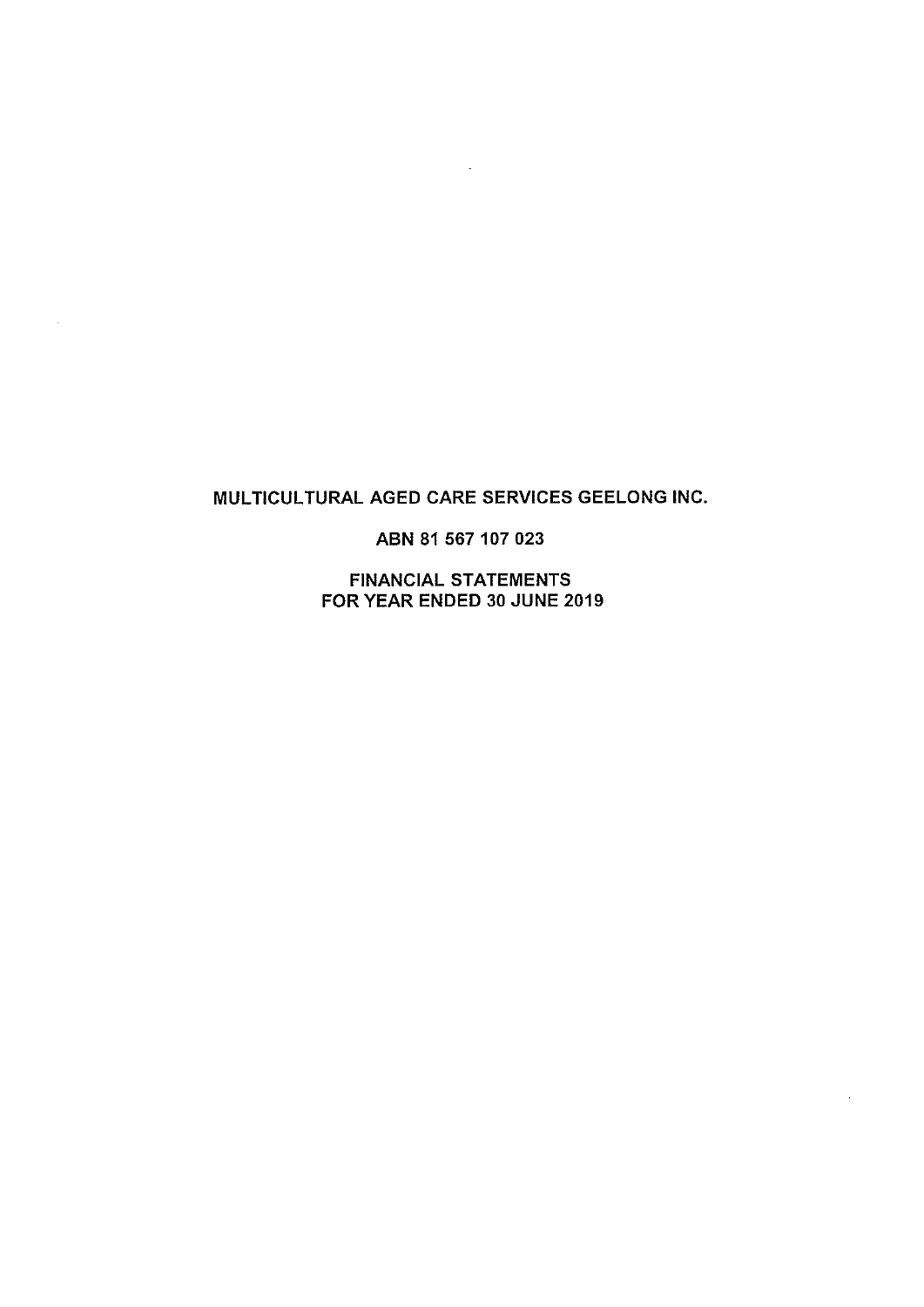# STATEMENT OF COMPREHENSIVE INCOME FOR YEAR ENDED 30 JUNE 2019

| <b>Note</b>                                | 2019<br>S  | 2018<br>\$ |
|--------------------------------------------|------------|------------|
| <b>Revenue from Ordinary Activities</b>    |            |            |
| Residential Aged Care & Home Care Packages |            |            |
| - Operating Income<br>2                    | 16,587,378 | 15,209,485 |
| - Capital purpose income<br>2              | (15, 942)  | 312,091    |
| Income from investments<br>2               | 331,947    |            |
| Other income<br>$\overline{2}$             | 558,396    | 871,793    |
| <b>Total Revenue</b>                       | 17,461,779 | 16,393,369 |
| <b>Expenses from Ordinary Activities</b>   |            |            |
| Employee benefits expenses                 | 10,364,341 | 9,778,036  |
| Brokered Services and Programs<br>1(p)     | 1,619,831  | 1,409,667  |
| <b>Medical Requisites</b>                  | 802,223    | 511,256    |
| <b>Food Services</b>                       | 579,140    | 548,437    |
| <b>Environmental &amp; Maintenance</b>     | 526,938    | 618,326    |
| Fuel, Light, Power and Water               | 313,537    | 308,881    |
| Administration expenses                    | 1,338,479  | 1,054,424  |
| Financial expenses                         | 129,176    | 136,016    |
| Depreciation                               | 979,779    | 1,010,900  |
| <b>Total Expenses</b>                      | 16,653,444 | 15,375,943 |
| Surplus from ordinary activities           | 808,335    | 1,017,426  |
| Other comprehensive income                 |            |            |
| Total comprehensive income for year        | 808,335    | 1,017,426  |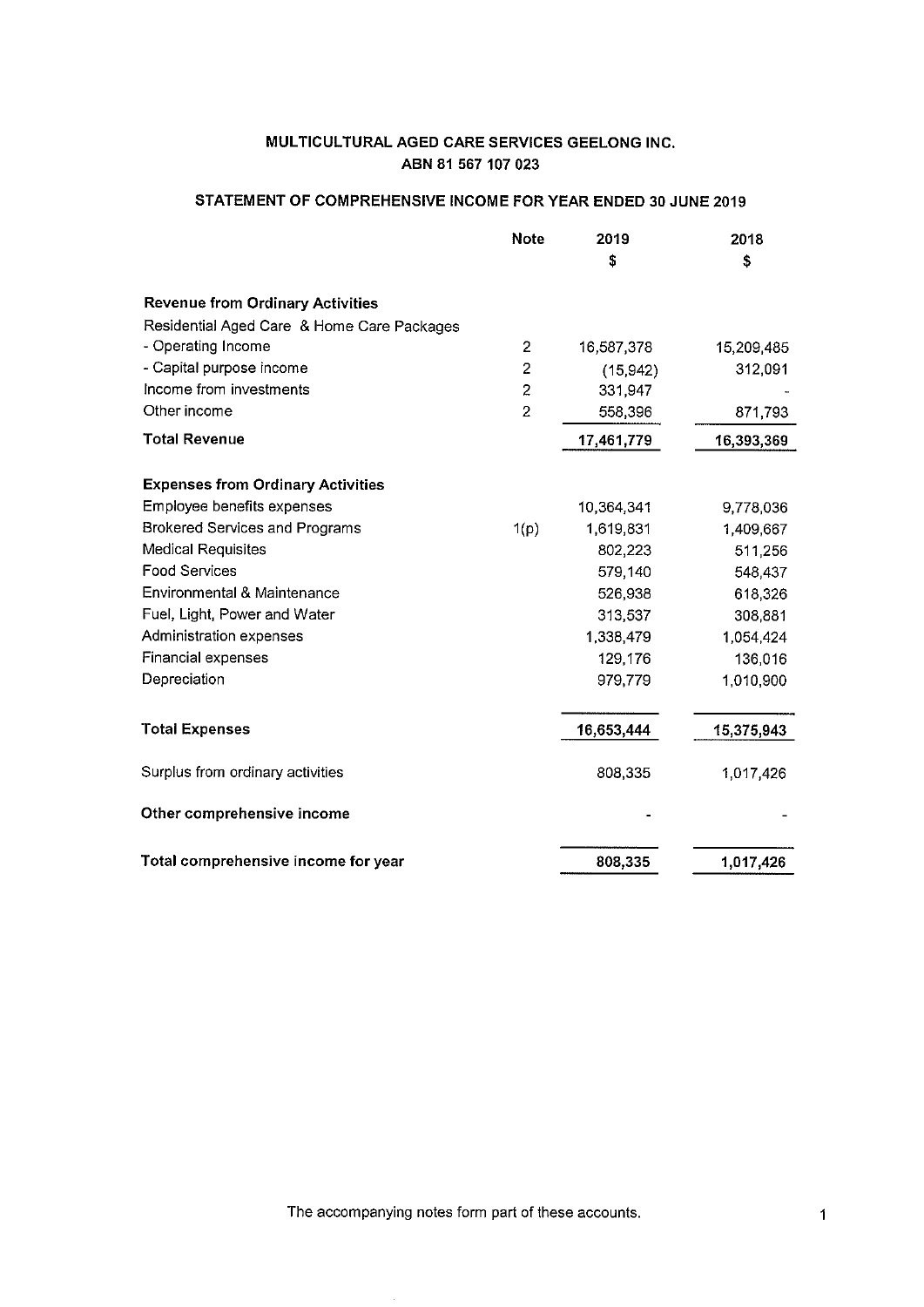# STATEMENT OF FINANCIAL POSITION AS AT 30 JUNE 2019

|                                    | <b>Note</b> | 2019       | 2018       |
|------------------------------------|-------------|------------|------------|
| <b>CURRENT ASSETS</b>              |             |            |            |
| Cash & Cash Equivalents            | 4           | 4,836,080  | 7,703,281  |
| Trade & Other Receivables          | 5           | 222,047    | 317,659    |
| <b>Financial Assets</b>            | 6           | 7,178,735  |            |
| TOTAL CURRENT ASSETS               |             | 12,236,862 | 8,020,940  |
| <b>NON-CURRENT ASSETS</b>          |             |            |            |
| Property, Plant and Equipment      | 7           | 26,127,919 | 26,785,554 |
| TOTAL NON-CURRENT ASSETS           |             | 26,127,919 | 26,785,554 |
| <b>TOTAL ASSETS</b>                |             | 38,364,781 | 34,806,494 |
| <b>CURRENT LIABILITIES</b>         |             |            |            |
| Trade & Other Payables             | 8           | 1,479,825  | 1,446,967  |
| <b>Short Term Provisions</b>       | 9           | 1,572,593  | 1,542,507  |
| <b>Other Financial Liabilities</b> | 10          | 18,002,935 | 15,160,347 |
| <b>Short Term Borrowings</b>       | 11          | 243,450    | 243,450    |
| TOTAL CURRENT LIABILITIES          |             | 21,298,803 | 18,393,271 |
| <b>NON-CURRENT LIABILITIES</b>     |             |            |            |
| Long Term Provisions               | 9           | 470,560    | 382,690    |
| Long Term Borrowings               | 11          | 3,408,300  | 3,651,750  |
| TOTAL NON-CURRENT LIABILITIES      |             | 3,878,860  | 4,034,440  |
| <b>TOTAL LIABILITIES</b>           |             | 25,177,663 | 22,427,711 |
| <b>NET ASSETS</b>                  |             | 13,187,118 | 12,378,783 |
| <b>EQUITY</b>                      |             |            |            |
|                                    |             |            |            |
| <b>Retained Earnings</b>           | 12          | 13,187,118 | 12,378,783 |
| <b>TOTAL EQUITY</b>                |             | 13,187,118 | 12,378,783 |

The accompanying notes form part of these accounts.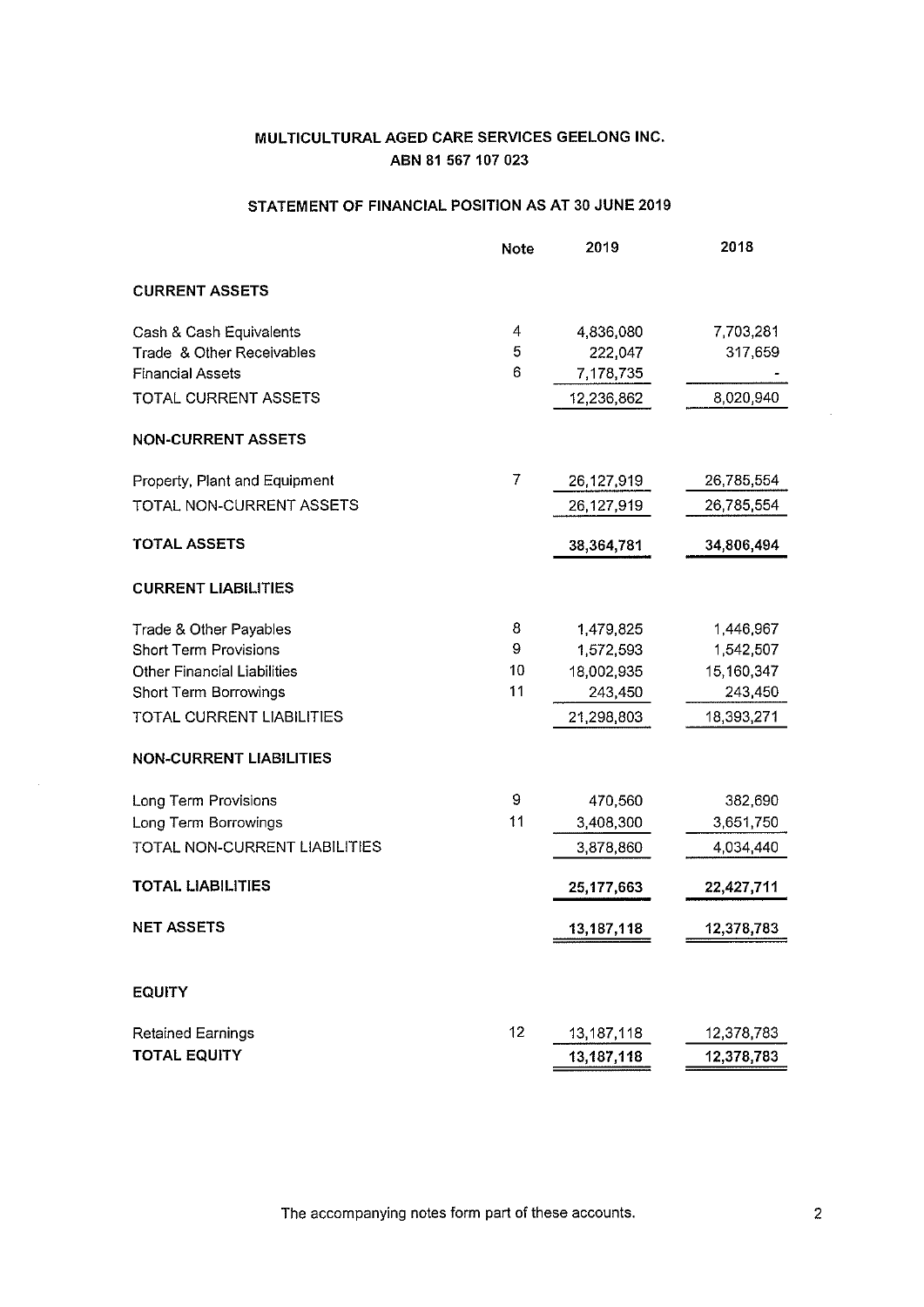# STATEMENT OF CHANGES IN EQUITY FOR THE YEAR ENDED JUNE 2019

|                                                                            | <b>Note</b> | Retained<br>Earnings | <b>Total</b> |
|----------------------------------------------------------------------------|-------------|----------------------|--------------|
|                                                                            |             | \$                   | \$           |
| <b>Balance at 01.07.2017</b>                                               |             | 11,361,357           | 11,361,357   |
| <b>Comprehensive income</b><br>Profit/(loss) for the year                  |             | 1.017.426            | 1,017,426    |
| Other comprehensive income<br>for the year                                 |             |                      |              |
| <b>Total comprehensive income</b><br>attributable to members of the entity |             | 1,017,426            | 1,017,426    |
| <b>Balance at 30.06.2018</b>                                               | 12          | 12,378,783           | 12,378,783   |
| <b>Balance at 01.07.2018</b>                                               |             | 12,378,783           | 12,378,783   |
| <b>Comprehensive income</b>                                                |             |                      |              |
| Profit/(loss) for the year                                                 |             | 808,335              | 808,335      |
| Other comprehensive income<br>for the year                                 |             |                      |              |
| Total comprehensive income<br>attributable to members of the entity        |             | 808,335              | 808,335      |
| <b>Balance at 30.06.2019</b>                                               | 12          | 13, 187, 118         | 13,187,118   |

The accompanying notes form part of these accounts.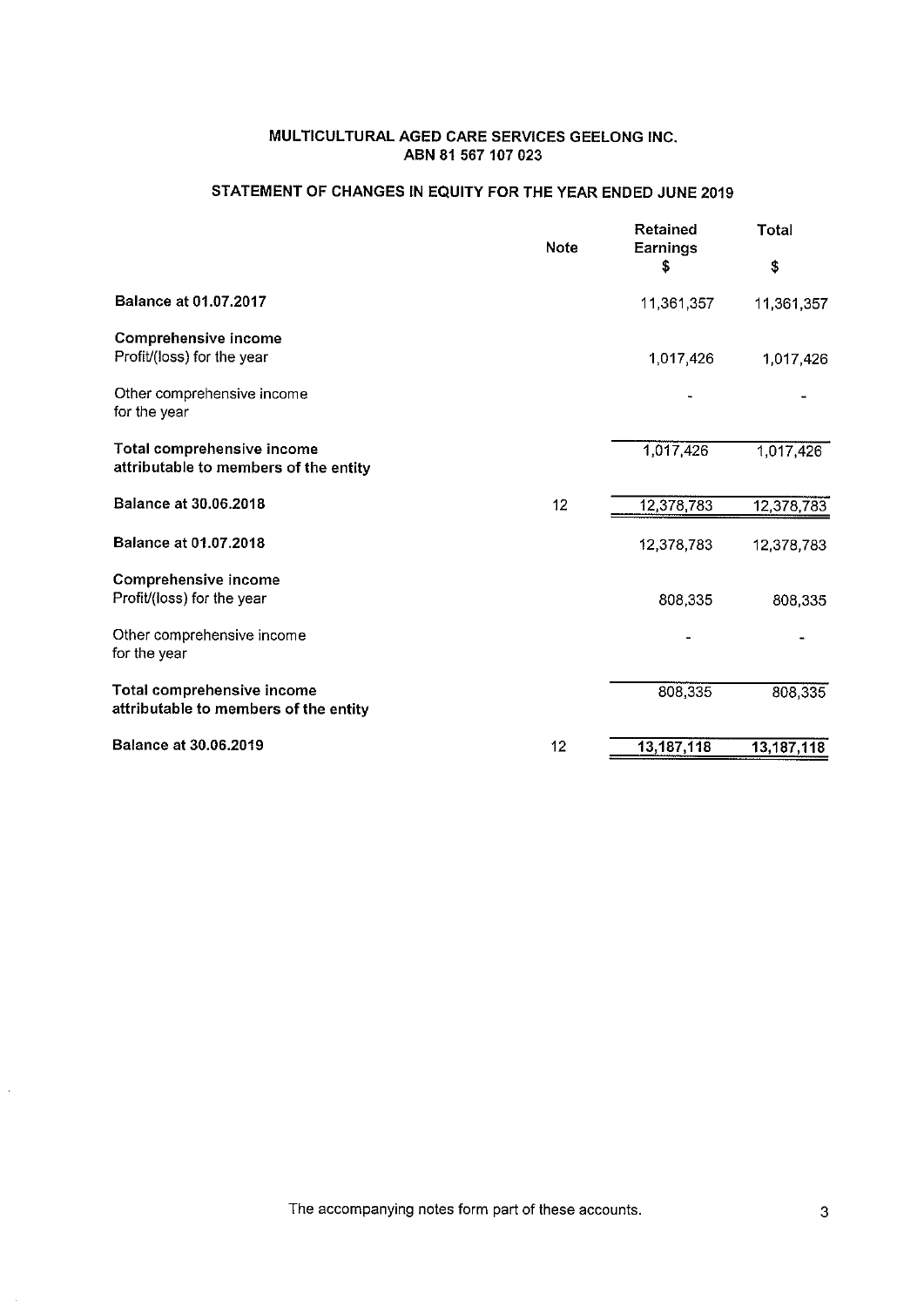# STATEMENT OF CASH FLOWS 30 JUNE 2019

|                                                       | <b>Note</b> | 2019           | 2018        |
|-------------------------------------------------------|-------------|----------------|-------------|
|                                                       |             | S              | \$          |
| <b>CASH FLOW FROM OPERATING ACTIVITIES:</b>           |             |                |             |
| <b>Receipts</b>                                       |             |                |             |
| Government subsidies                                  |             | 11,722,077     | 10,595,395  |
| Fees for Accommodation & Services                     |             | 4,678,149      | 4,559,619   |
| <b>Interest Received</b>                              |             | 136,287        | 132,698     |
| Donations and capital grants                          |             | 62,141         | 405,436     |
| Other Operating Income                                |             | 634,217        | 1,237,890   |
| <b>Payments</b>                                       |             |                |             |
| Payments to Employees                                 |             | (10, 246, 385) | (9,673,564) |
| <b>Interest Paid</b>                                  |             | (129, 176)     | (139, 650)  |
| Payments to Suppliers                                 |             | (4.992,089)    | (4,539,833) |
| Net cash provided by Operating Activities             | 14          | 1,865,221      | 2,577,991   |
| <b>Cash Flow From Investing Activities:</b>           |             |                |             |
| Payments for Purchase of Property, Plant & Equipment  |             | (342,086)      | (1,914,729) |
| Proceeds from Sale of Property, Plant & Equipment     | 2(a)        | 4,000          | 7,091       |
| Net (Payments for)/Proceeds from Financial Assets     |             | (6,993,474)    |             |
| Net cash (used in)/ provided by investing activities  |             | (7, 331, 560)  | (1,907,638) |
| <b>Cash Flows from Financing Activities:</b>          |             |                |             |
| (Redemption)/ Receipt of Accommodation Bonds and RADS |             | 2,842,588      | 1,798,713   |
| Proceeds from/ (repayment of) Borrowings              |             | (243, 450)     | (243, 450)  |
| Net cash (used in)/ provided by financing activities  |             | 2,599,138      | 1,555,263   |
| Net increase/ (decrease) in cash held                 |             | (2,867,201)    | 2,225,616   |
| Cash at the beginning of the year                     |             | 7,703,281      | 5,477,665   |
| Cash at end of the year                               | 4           | 4,836,080      | 7,703,281   |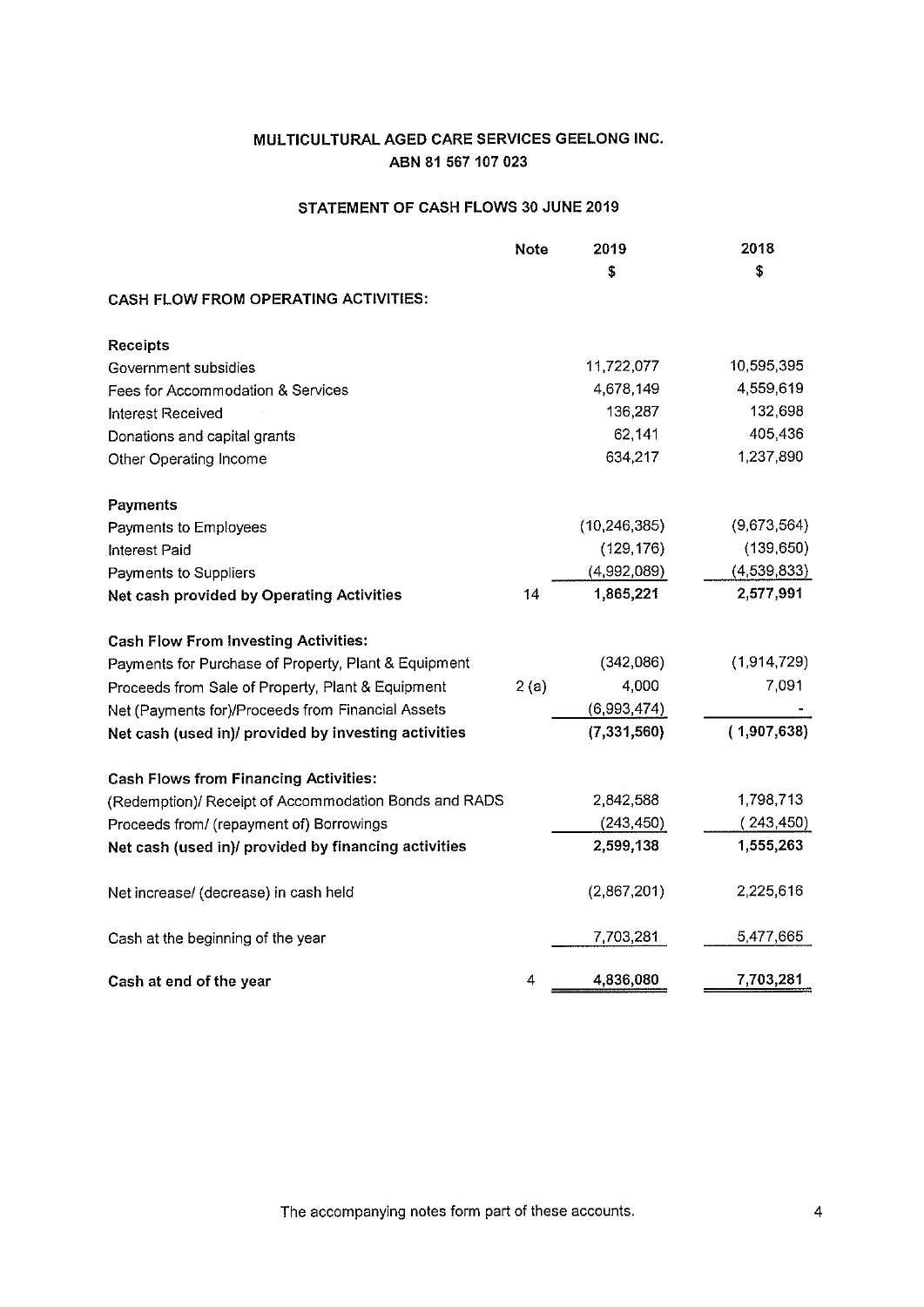# NOTES TO AND FORMING PART OF THE ACCOUNTS FOR YEAR ENDED 30 JUNE 2019

 $\sim 10^{-4}$ 

# **Contents**

| <b>Note</b> |                                                                                       | Page |
|-------------|---------------------------------------------------------------------------------------|------|
| 1           | <b>Statement of Accounting Policies</b>                                               | 6    |
| 2           | Revenue                                                                               | 12   |
| 3           | Auditors remuneration                                                                 | 12   |
| 4           | Cash & Cash Equivalents                                                               | 13   |
| 5           | <b>Other Financial Assets</b>                                                         | 13   |
| 6           | Trade & other receivables                                                             | 13   |
| 7           | Property, Plant & Equipment                                                           | 13   |
| 8           | Trade & other payables                                                                | 14   |
| 9           | Provisions                                                                            | 14   |
| 10          | <b>Other Financial Liabilities</b>                                                    | 14   |
| 11          | Borrowings                                                                            | 15   |
| 12          | Equity                                                                                | 15   |
| 13          | Responsible Person-Related Disclosures                                                | 15   |
| 14          | Reconciliation of Net Cash Used in<br><b>Operating Activities to Operating Result</b> | 16   |
| 15          | Capital and Leasing Commitments                                                       | 16   |
| 16          | Financial Risk Management                                                             | 17   |
|             | Statement by Members of Board                                                         | 18   |
|             | Auditor's Independence Declaration                                                    | 19   |
|             | Independent Audit Report                                                              | 20   |

The accompanying notes form part of these accounts.

 $\mathbb{R}^2$ 

an and the second control of the second component of the second control of the second communication of the second control of the second control of the second control of the second control of the second control of the secon

 $\overline{\phantom{a}}$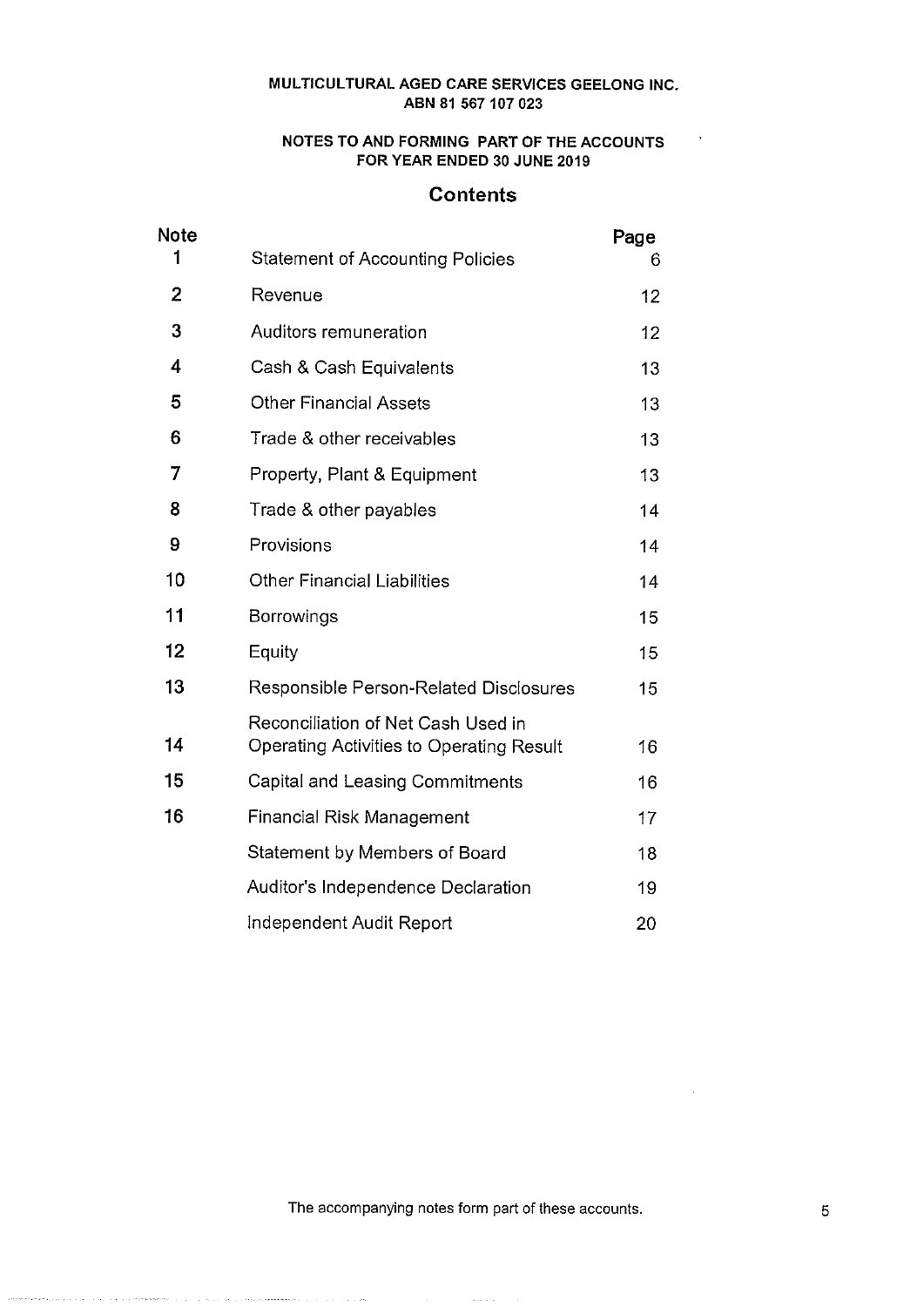## NOTES TO AND FORMING PART OF THE ACCOUNTS FOR YEAR ENDED 30 JUNE 2019

## **NOTE 1: STATEMENT OF ACCOUNTING POLICIES**

The financial statements cover Multicultural Aged Care Services Geelong Inc. as an individual entity which is an incorporated association domiciled in Australia.

The financial statements were authorised for issue on 27 August 2019 by the board.

The financial statements are general purpose financial statements that have been prepared in accordance with Australian Accounting Standards including Australian Accounting Interpretations, other authoritative pronouncements of the Australian Accounting Standards Board and the requirements of section 60.40 of the Australian Charities and Not-for-profits Commission Regulation 2013 (ACNC Regulation).

The financial statements have been prepared on an accruals basis and are based on historical costs and do not take into account changing money values or, except where stated, current valuations of non-current assets. Cost is based on the fair values of the consideration given in exchange for assets.

The following is a summary of the material accounting policies adopted by the association in the preparation of the financial statements. The accounting policies have been consistently applied, unless otherwise stated.

### (a) Rounding

All amounts shown in the Financial Statements are expressed to the nearest dollar.

### (b) Receivables

Trade debtors are carried at nominal amounts due and are due for settlement within 30 days from the date of recognition. Collectability of debts is reviewed on an ongoing basis. The directors believe that the full amount of debt is recoverable, and no doubtful debt provision has been made at 30 June 2019.

### (c) Inventories

The value of supplies held at balance date is not considered to be material. The cost of supplies is charged to operating expenses when incurred.

### (d) Property, Plant and Equipment

Property, plant and equipment are brought to account at cost less, where applicable, any accumulated depreciation, amortisation and impairment losses. The carrying amount of property, plant and equipment is reviewed annually by directors to ensure it is not in excess of the recoverable amount from these assets. The recoverable amount is assessed on the basis of the expected net cash flows which will be received from the assets' employment and subsequent disposal. The expected net cash flows have not been discounted to their present values in determining recoverable amounts.

The depreciable amount of all fixed assets, including building and capitalised lease assets, but excluding freehold land, is depreciated over their useful lives commencing from the time the asset is held ready for use. A summary of the depreciation method and depreciation rates for each class of attached is as follows:

| <b>Class of Asset</b> | <b>Depreciation Rate</b> | Method            |
|-----------------------|--------------------------|-------------------|
| Property              | 2%                       | Prime Cost        |
| Furniture & Fittings  | 10%-20%                  | <b>Prime Cost</b> |
| Plant & Equipment     | 5%-40%                   | Prime Cost        |
| Motor Vehicles        | 20%                      | Prime Cost        |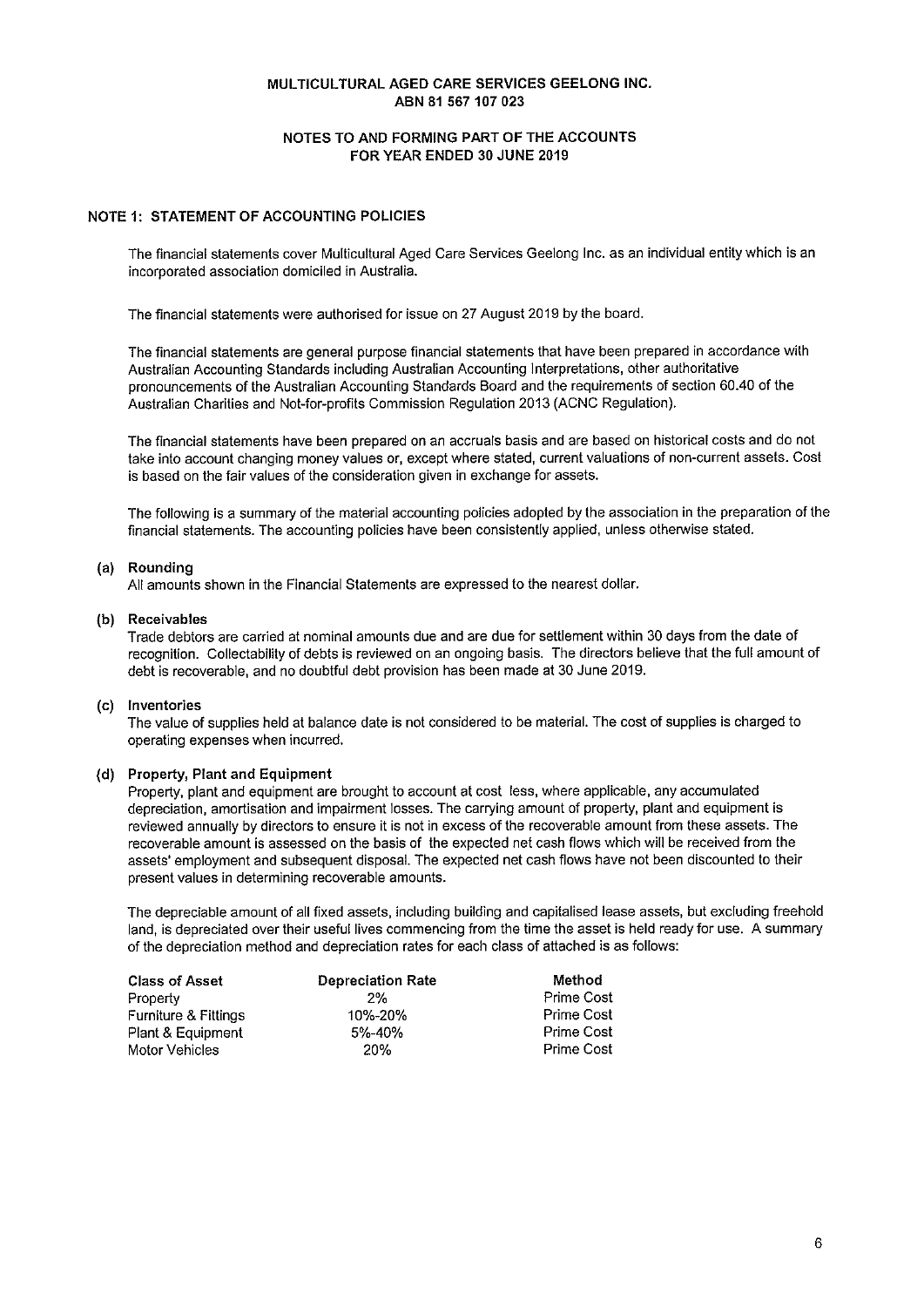## NOTES TO AND FORMING PART OF THE ACCOUNTS FOR YEAR ENDED 30 JUNE 2019

### Note 1 Statement of Accounting Policies (cont)

#### $(e)$ **Intangible Asset**

Multicultural Aged Care Services Geelong Inc. currently holds 103 residential bed licences and 60 supported residential bed licences. The value of these licences have not been brought to account in the financial statements as Multicultural Aged Care Services believes there is not an active market for these licences.

#### $(f)$ **Financial Instruments**

### Initial recognition and measurement

Financial assets and financial liabilities are recognised when Multicultural Aged Care Services Geelong Inc. becomes a party to the contractual provisions to the instrument. For financial assets, this is the date that the Company commits itself to either the purchase or sale of the asset (i.e. trade date accounting is adopted).

Financial instruments are initially measured at fair value plus transaction costs, except where the instrument is classified 'at fair value through profit or loss' in which case transaction costs are expensed to profit or loss immediately.

### **Classification and subsequent measurement**

#### Financial assets and liabilities at amortised cost

Financial assets and liabilities are measured at amortised cost if both of the following criteria are met:

- the assets are held to collect the contractual cash flows, and

- the assets' contractual terms give rise to cash flows that are solely payments of principal and interests.

These assets and liabilities are initially recognised at fair value plus any directly attributable transaction costs and subsequently measured at amortised cost using the effective interest method less any impairment.

#### Financial assets at fair value through other comprehensive income

Debt investments are measured at fair value through other comprehensive income if both of the following criteria are met and the assets are not designated as fair value through net result:

- the assets are held to achieve its objective both by collecting the contractual cash flows and by selling the financial assets, and
- the assets' contractual terms give rise to cash flows that are solely payments of principal and interests.

Equity investments will be measured at fair value through other comprehensive income if Multicultural Aged Care Services Geelong Inc. makes an irrevocable election at initial recognition to recognise in this category. This election has not been made.

#### Financial assets at fair value through profit or loss

By default, all other financial assets that do not meet the measurement conditions of amortised cost and fair value through other comprehensive income are subsequently measured at fair value through profit or loss.

The initial designation of financial instruments to measure at fair value through profit or loss is a one-time option on initial classification and is irrevocable until the financial asset is derecognised.

#### Fair value measurement  $(a)$

When an asset or liability, financial or non-financial, is measured at fair value for recognition or disclosure purposes, the fair value is based on the price that would be received to sell an asset or paid to transfer a liability in an orderly transaction between market participants at the measurement date; and assumes that the transaction will take place either: in the principal market; or in the absence of a principal market, in the most advantageous market.

Fair value is measured using the assumptions that market participants would use when pricing the asset or liability, assuming they act in their economic best interest. For non-financial assets, the fair value measurement is based on its highest and best use. Valuation techniques that are appropriate in the circumstances and for which sufficient data are available to measure fair value, are used, maximising the use of relevant observable inputs and minimising the use of unobservable inputs.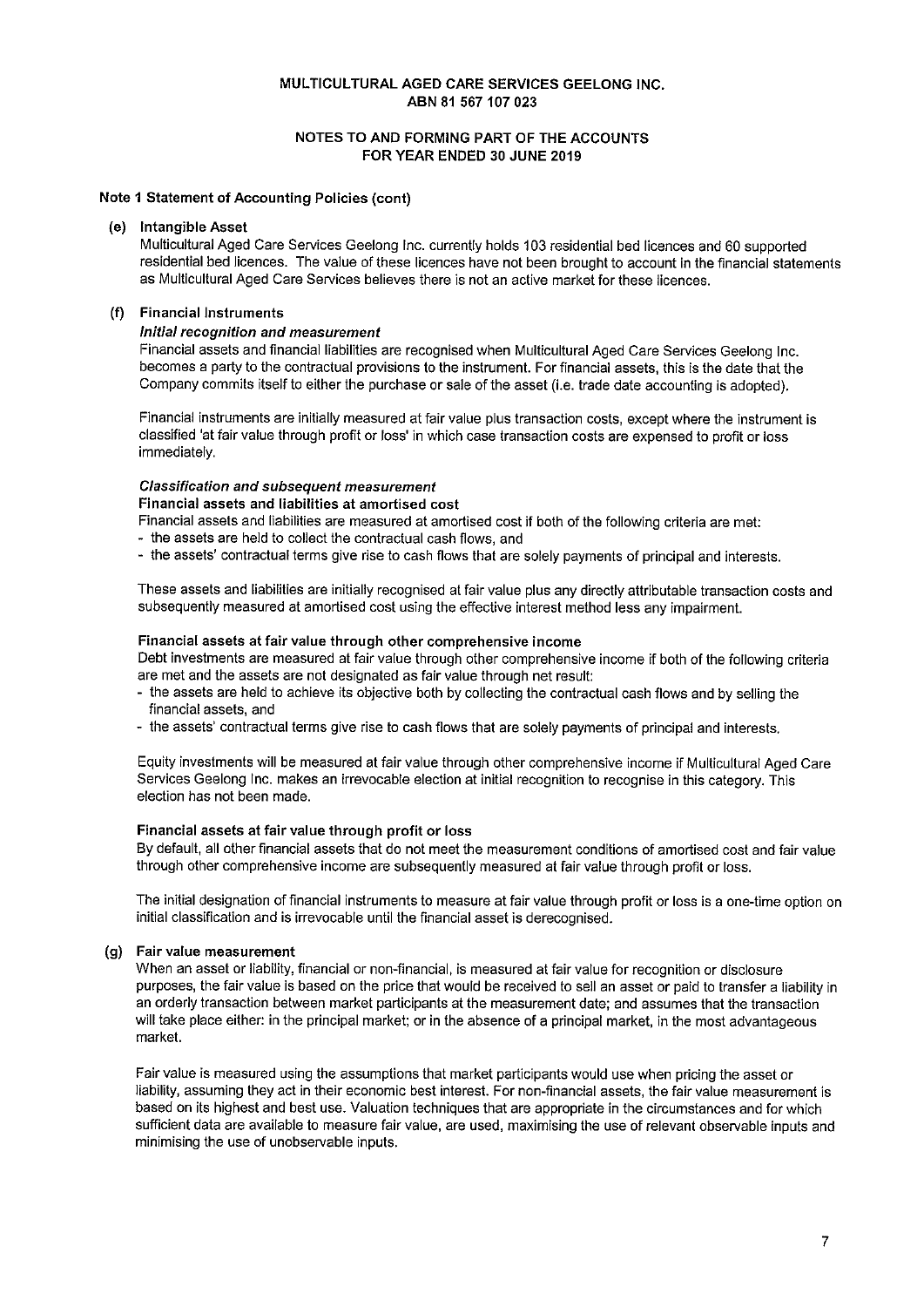# NOTES TO AND FORMING PART OF THE ACCOUNTS FOR YEAR ENDED 30 JUNE 2019

## Note 1 Statement of Accounting Policies (cont)

### (h) Derecognition and Impairment

Derecognition refers to the removal of a previously recognised financial asset or financial liability from the statement of financial position.

### **Derecognition of financial liabilities**

A liability is derecognised when it is extinguished (ie when the obligation in the contract is discharged, cancelled or expires). An exchange of an existing financial liability for a new one with substantially modified terms, or a substantial modification to the terms of a financial liability, is treated as an extinguishment of the existing liability and recognition of a new financial liability.

The difference between the carrying amount of the financial liability derecognised and the consideration paid and payable, including any non-cash assets transferred or liabilities assumed, is recognised in profit or loss.

### Derecognition of financial assets

A financial asset is derecognised when the holder's contractual rights to its cash flows expires, or the asset is transferred in such a way that all the risks and rewards of ownership are substantially transferred.

All the following criteria need to be satisfied for the derecognition of a financial asset:

- the right to receive cash flows from the asset has expired or been transferred;
- all risk and rewards of ownership of the asset have been substantially transferred; and
- the entity no longer controls the asset

On derecognition of a financial asset measured at amortised cost, the difference between the asset's carrying amount and the sum of the consideration received and receivable is recognised in profit or loss.

On derecognition of an investment in equity which the entity elected to classify under fair value through other comprehensive income, the cumulative gain or loss previously accumulated in the investments revaluation reserve is not reclassified to profit or loss, but is transferred to retained earnings.

### Recognition of expected credit losses in financial statements

At each reporting date, the movement in the loss allowance of financial assets is recognised as an impairment gain or loss in the statement of profit or loss and other comprehensive income.

## Non-financial assets

Non-financial assets are reviewed for impairment whenever events or changes in circumstances indicate that the carrying amount may not be recoverable. An impairment loss is recognised for the amount by which the asset's carrying amount exceeds its recoverable amount.

# (i) Payables

These amounts represent liabilities for goods and services provided prior to the end of the financial year and which are unpaid. The normal credit terms are Nett 30 days.

# (i) Goods and Services Tax

Revenues, expenses and assets are recognised net of GST except for receivables and payables which are stated with the amount of GST included and except where the amount of GST incurred is not recoverable, in which case GST is recognised as part of the cost of acquisition of an asset or part of an item of expense or revenue. GST receivable from and payable to the Australian Taxation Office (ATO) is included in the statement of financial position. The GST component of a receipt or payment is recognised on a gross basis in the statement of cash flows.

### (k) Cash & Cash Equivalents

For the purpose of the statement of cash flows, cash includes cash on hand and at call deposits with banks or financial institutions, net of bank overdrafts; and investments in money market instruments with less than 120 days to maturity.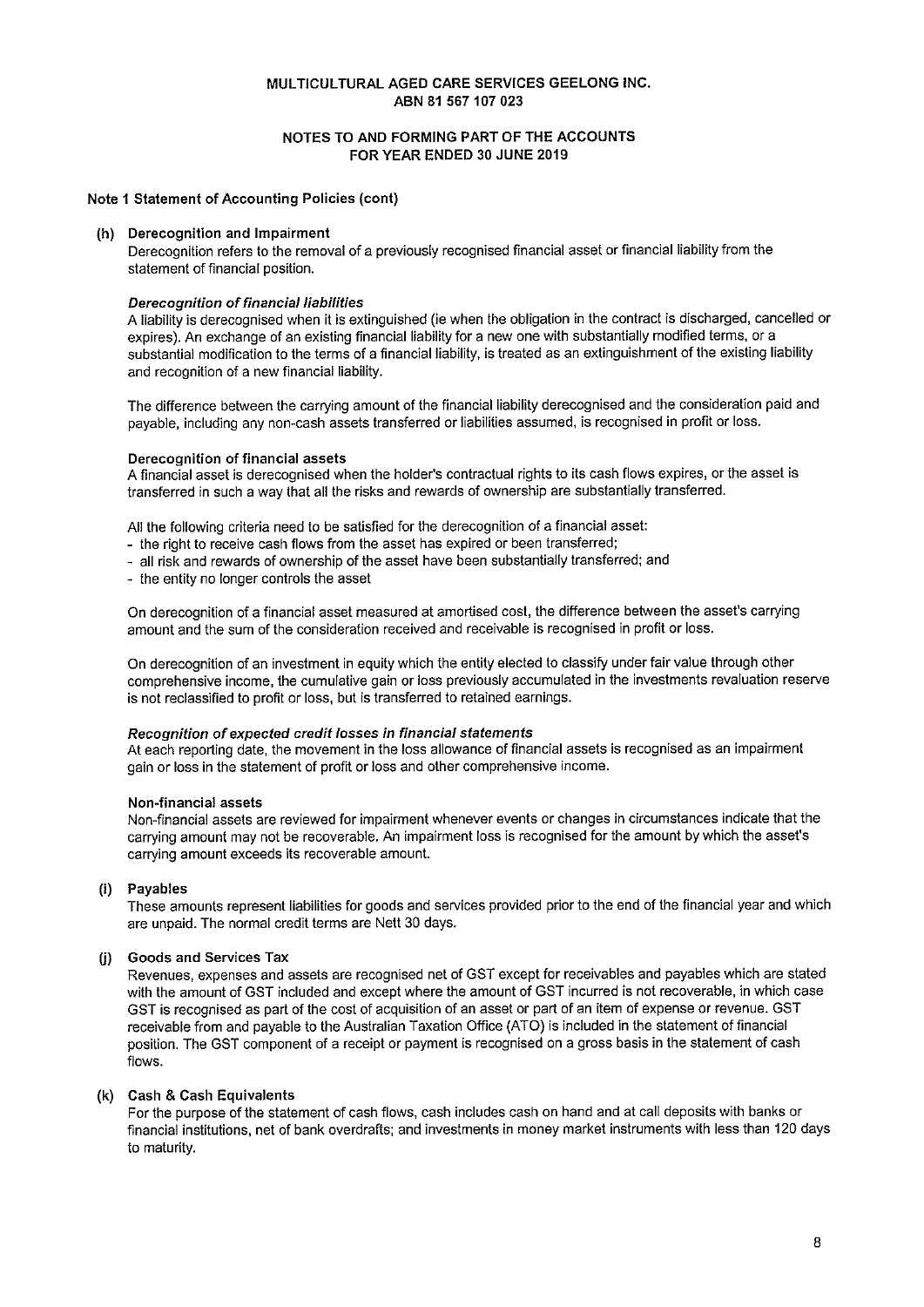## NOTES TO AND FORMING PART OF THE ACCOUNTS FOR YEAR ENDED 30 JUNE 2019

### Note 1 Statement of Accounting Policies (cont)

#### **Finance Costs**  $\mathbf{u}$

Finance costs are recognised as expenses in the period in which they are incurred, except where they are included in the cost of qualifying assets. Finance costs include:

- . Interest on bank overdrafts, short and long term borrowings
- Amortisation of discounts or premiums relating to borrowings
- Amortisation of ancillary costs incurred in connection with the arrangement of borrowings
- Finance charges in respect of finance leases recognised in accordance with Australian Accounting Standards AASB 117 Leases

### (m) Leases

Leases of property, plant and equipment, where substantially all the risks and benefits incidental to the ownership of the asset but not the legal ownership are transferred to the entity, are classified as finance leases. Finance leases are capitalised, recognising an asset and a liability equal to the present value of the minimum lease payments, including any guaranteed residual values. Lease payments are allocated between the reduction of the lease liability and the interest expense for the period.

Lease payments for operating leases, where substantially all the risks and benefits remain with the lessor, are charged as expenses in the periods in which they are incurred.

Lease incentives under operating leases are recognised as a liability. Lease payments received reduce the liability.

### (n) Employee Benefits

#### Short-term employee benefits

Provision is made for the association's obligation for short-term employee benefits. Short-term employee benefits are benefits (other than termination benefits) that are expected to be settled wholly before 12 months after the end of the annual reporting period in which the employees render the related service, including wages and salaries. Short-term employee benefits are measured at the (undiscounted) amounts expected to be paid when the obligation is settled.

The association's obligations for short-term employee benefits such as wages and salaries are recognised as a part of current trade and other payables in the statement of financial position.

#### Other long-term employee benefits

Provision is made for employees' annual leave entitlements not expected to be settled wholly before 12 months after the end of the annual reporting period in which the employees render the related service. Other long-term employee benefits are measured at the present value of the expected future payments to be made to employees. Expected future payments incorporate anticipated future wage and salary levels, durations of service and employee departures, and are discounted at rates determined by reference to end-of-reporting-period market yields on government bonds that have maturity dates approximating the terms of the obligations. Any adjustments of other long-term employee benefit obligations due to changes in assumptions are recognised in profit or loss in the periods in which the changes occur.

The association's obligations for long-term employee benefits are presented as non-current provisions in its statement of financial position, except where the association does not have an unconditional right to defer settlement for at least 12 months after the reporting date, in which case the obligations are presented as current provisions.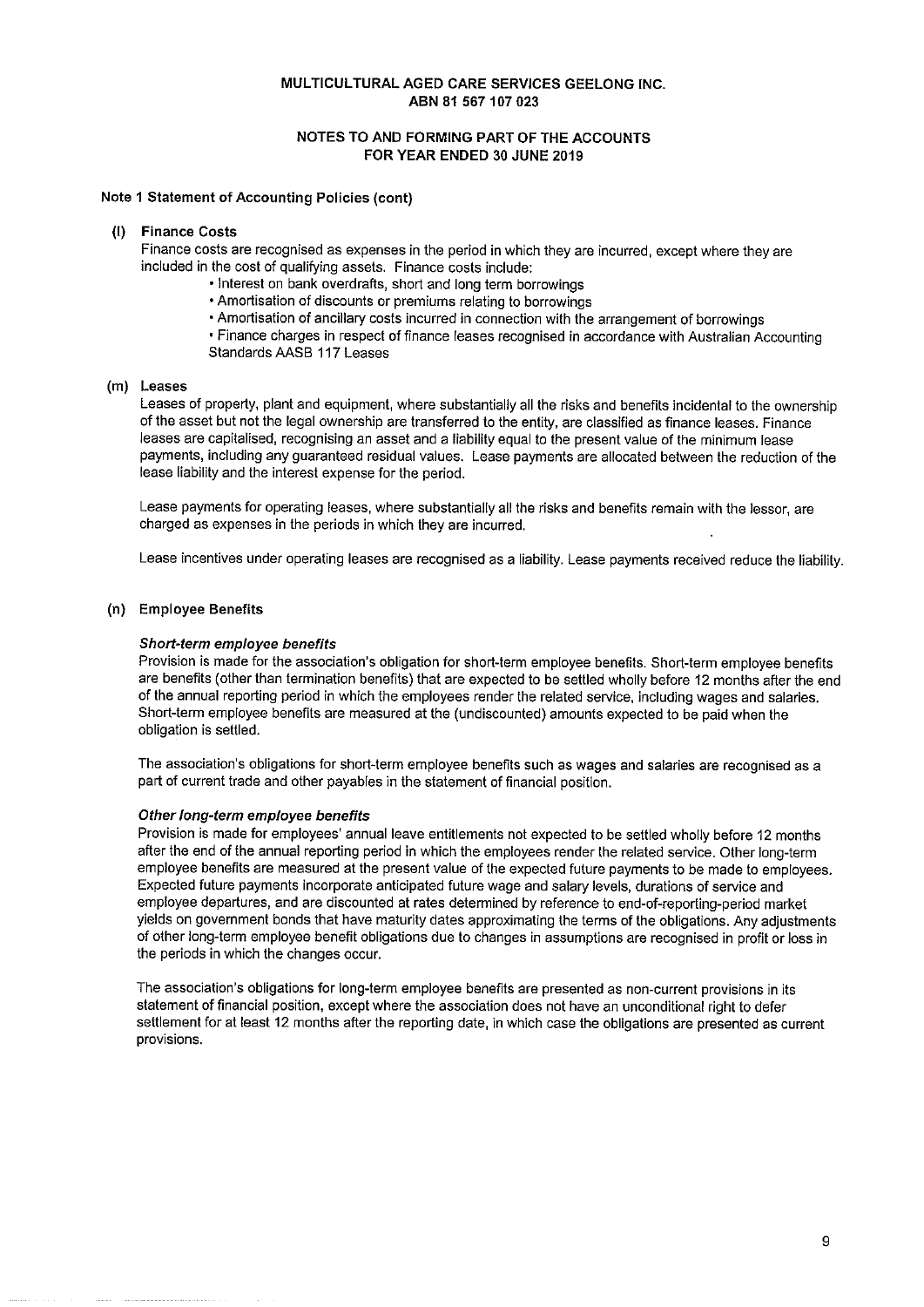# NOTES TO AND FORMING PART OF THE ACCOUNTS FOR YEAR ENDED 30 JUNE 2019

### Note 1 Statement of Accounting Policies (cont)

#### (o) Revenue recognition

Revenue is recognised in accordance with AASB 118. Income is recognised as revenue to the extent it is earned. Unearned income at reporting date is reported as income received in advance.

#### **Grants**

Grants are recognised as revenue when the company gains control of the underlying assets. Where grants are reciprocal, revenue is recognised as performance occurs under the grant. Non-reciprocal grants are recognised as revenue when the grant is received or receivable. Conditional grants may be reciprocal or non-reciprocal depending on the terms of the grant.

#### **Resident Fees**

Resident fees are recognised as revenue at the time invoices are raised.

### **Donations and Bequests**

Donations for capital purposes are recorded as revenue in the period in which the donation is received.

### **Ingoings**

An ingoing is a negotiated fee reguired to be paid as a condition for being a permanent resident in the supported residential facility. It is recognised in the accounts on a prorata basis until the first 12 months of residency is achieved. After that time no further ingoing is required, nor is the amount paid refundable.

### (p) Brokered Services and Programs

Brokered services include Brokered personal care, Nursing care, Gardening and Maintenance. Program costs relate to lifestyle activities and events for our residents and home care consumers.

#### (q) Comparative Information

Where necessary, the previous year's figures have been reclassified to facilitate comparisons.

## (r) Critical Accounting Estimates and Judgements

The directors evaluate estimates and judgments incorporated into the financial report based on historical knowledge and best available current information. Estimates assume a reasonable expectation of future events and are based on current trends and economic data, obtained both externally and within the association.

#### Key Estimates - Impairment

The association assesses impairment at each reporting date by evaluating conditions specific to the association that may lead to impairment of assets. Where an impairment trigger exists, the recoverable amount of the asset is determined. Value-in-use calculations performed in assessing recoverable amounts incorporate a number of key estimates.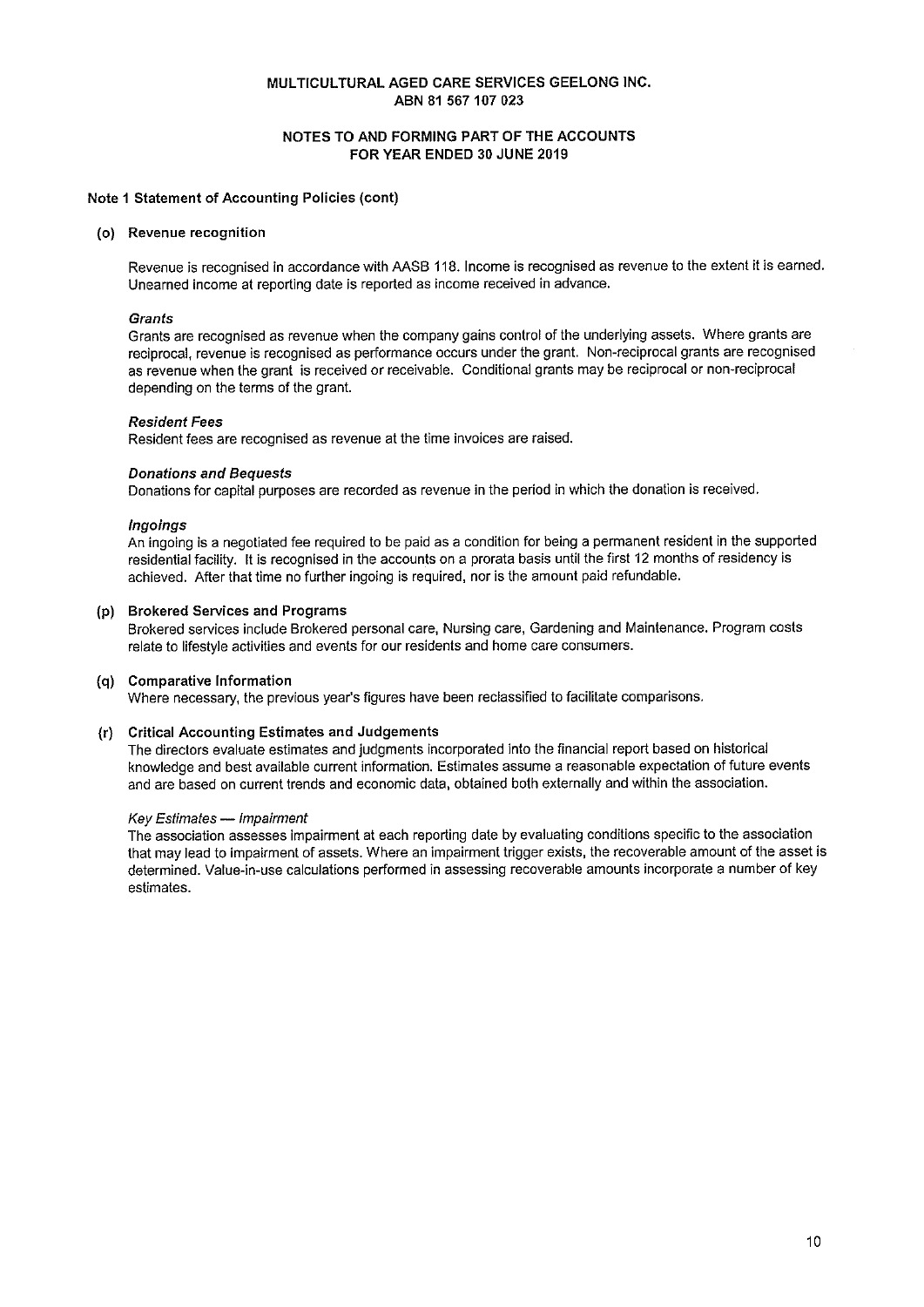# NOTES TO AND FORMING PART OF THE ACCOUNTS FOR YEAR ENDED 30 JUNE 2019

## Note 1 Statement of Accounting Policies (cont)

(s) New Accounting Standards for Application in Future Periods An assessment of Accounting Standards issued by the AASB that are not yet mandatorily applicable and their<br>potential impact on the association when adopted in future periods is discussed below:

| <b>Standard</b>                                            | <b>Statement</b>                                                                                                                                                                                                                                                                  | <b>Applicability</b>                            | Impact on entity                                                                                                                                                                                                                                                                                                                                                                                                                                                                           |
|------------------------------------------------------------|-----------------------------------------------------------------------------------------------------------------------------------------------------------------------------------------------------------------------------------------------------------------------------------|-------------------------------------------------|--------------------------------------------------------------------------------------------------------------------------------------------------------------------------------------------------------------------------------------------------------------------------------------------------------------------------------------------------------------------------------------------------------------------------------------------------------------------------------------------|
| AASB 15 Revenue<br>from Contracts with<br><b>Customers</b> | The core principle of AASB 15 requires an<br>entity to recognise revenue when the entity<br>satisfies a performance obligation by<br>transferring a promised good or service to<br>a customer.                                                                                    | $1$ -Jan-19 (for<br>not-for-profit<br>entities) | Based on a preliminary<br>assessment performed over each<br>service and customer contract.<br>the application of AASB 15 is not<br>expected to have a material<br>impact.                                                                                                                                                                                                                                                                                                                  |
| AASB 16 Leases                                             | The key changes introduced by AASB 16<br>include the recognition of most operating<br>leases (which are current not recognised)<br>on balance sheet.                                                                                                                              | $1-Jan-19$                                      | The assessment has indicated<br>that most operating leases, with<br>the exception of short term and<br>low value leases will come on to<br>the balance sheet and will be<br>recognised as right of use assets<br>with a corresponding lease<br>liability. In the operating<br>statement, the operating lease<br>expense will be replaced by<br>depreciation expense of the<br>asset and an interest charge. The<br>application of AASB 16 is not<br>expected to have a material<br>impact. |
| AASB 1058 Income<br>of Not-for-Profit<br>Entities          | This standard replaces AASB 1004<br>Contributions and establishes revenue<br>recognition principles for transactions<br>where the consideration to acquire an<br>asset is significantly less than fair value to<br>enable the not-for-profit entity to further its<br>objectives. | $1$ -Jan-19                                     | The assessment has indicated<br>that revenue from capital grants<br>that are provided under an<br>enforceable agreement that have<br>sufficiently specific obligations,<br>will now be deferred and<br>recognised as performance<br>obligations are satisfied. As a<br>result, the timing recognition of<br>revenue will change.                                                                                                                                                           |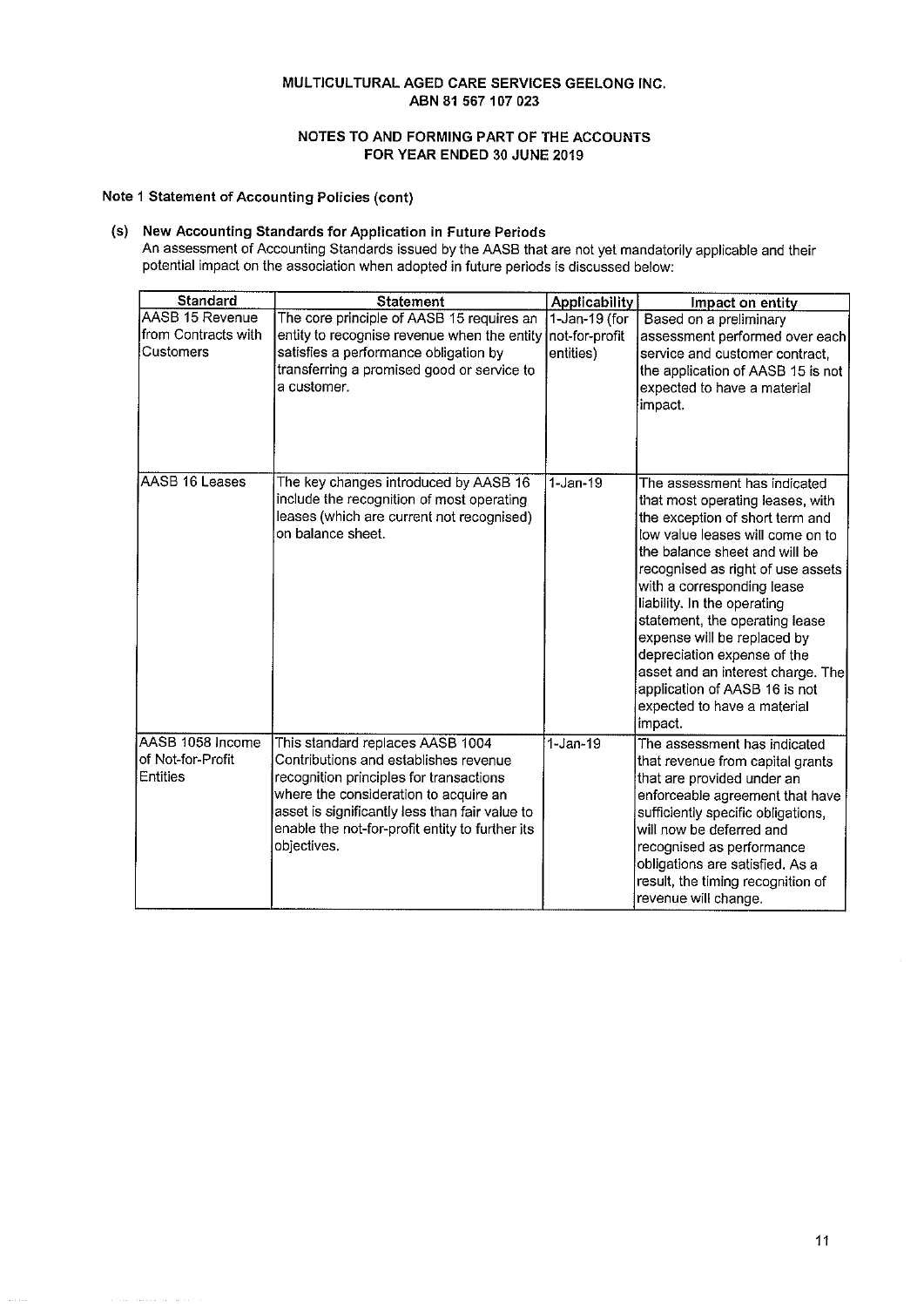# NOTES TO AND FORMING PART OF THE ACCOUNTS FOR YEAR ENDED 30 JUNE 2019

|                                                    | 2019                   | 2018       |
|----------------------------------------------------|------------------------|------------|
|                                                    | \$                     | \$         |
| <b>NOTE 2. REVENUE</b>                             |                        |            |
| <b>Revenue from Operating Activities</b>           |                        |            |
| - Residential Aged Care Income                     | 8,808,684              | 7,987,553  |
| - Accommodation Payments & Charges                 | 594,863                | 571,982    |
| - Ingoings                                         | 881,921                | 1,005,111  |
| - Home Care Package Income                         | 5,010,460              | 4,298,671  |
| - Rental Income                                    | 1,162,419              | 1,201,033  |
| - Interest                                         | 129,031                | 145,135    |
| <b>Sub-total from Operating Activities</b>         | 16,587,378             | 15,209,485 |
|                                                    |                        |            |
| <b>Revenue from Non-Operating Activities</b>       |                        |            |
| <b>Capital Income</b>                              |                        |            |
| - Capital Grant                                    |                        | 305,000    |
| - Net Gain/(Loss) on Disposal                      |                        |            |
| of Non-Current Asset                               | (Note 2a)<br>(15, 942) | 7,091      |
|                                                    | (15, 942)              | 312,091    |
|                                                    |                        |            |
| Income from Investments                            |                        |            |
| - Change in fair value of financial assets         | 147,159                |            |
| - Dividends                                        | 131,881                |            |
| - Franking credits                                 | 52,907                 |            |
| <b>Total Capital Gain on Investment</b>            | 331,947                |            |
|                                                    |                        |            |
| <b>Other Income</b>                                |                        |            |
| - Cafe Sales                                       | 56,622                 | 51,069     |
| - Donations/ Fundraising                           | 62,141                 | 100,436    |
| - Resident Reimbursements                          | 9,789                  | 8,576      |
| - Meals                                            | 2,273                  | 1,997      |
| - Miscellaneous                                    | 427,571                | 709,715    |
| <b>Total Other Income</b>                          | 558,396                | 871,793    |
|                                                    |                        |            |
| TOTAL REVENUE FROM ORDINARY ACTIVITIES             | 17,461,779             | 16,393,369 |
|                                                    |                        |            |
|                                                    |                        |            |
| Note 2a:                                           |                        |            |
| <b>Proceeds from Disposals of Assets</b>           |                        |            |
| Plant & Equipment                                  | 4,000                  |            |
|                                                    |                        |            |
| Motor Vehicles                                     |                        | 7,091      |
| Total Proceeds from Disposals of Assets            | 4,000                  | 7,091      |
| Less: Written-Down Value of Assets Sold            |                        |            |
| Plant & Equipment                                  | (19, 942)              |            |
| Motor Vehicles                                     |                        |            |
|                                                    |                        |            |
| Total Written Down Value of Assets Sold            | (19, 942)              |            |
| Net gain/ (loss) on disposal of non-current assets | (15, 942)              | 7,091      |
|                                                    |                        |            |
|                                                    |                        |            |
| <b>NOTE 3. AUDITOR'S REMUNERATION</b>              |                        |            |
| - Auditing of Accounts                             | 10,200                 | 9,700      |
| - Other Services                                   | 1,750                  | 2,150      |
|                                                    | 11,950                 | 11,850     |
|                                                    |                        |            |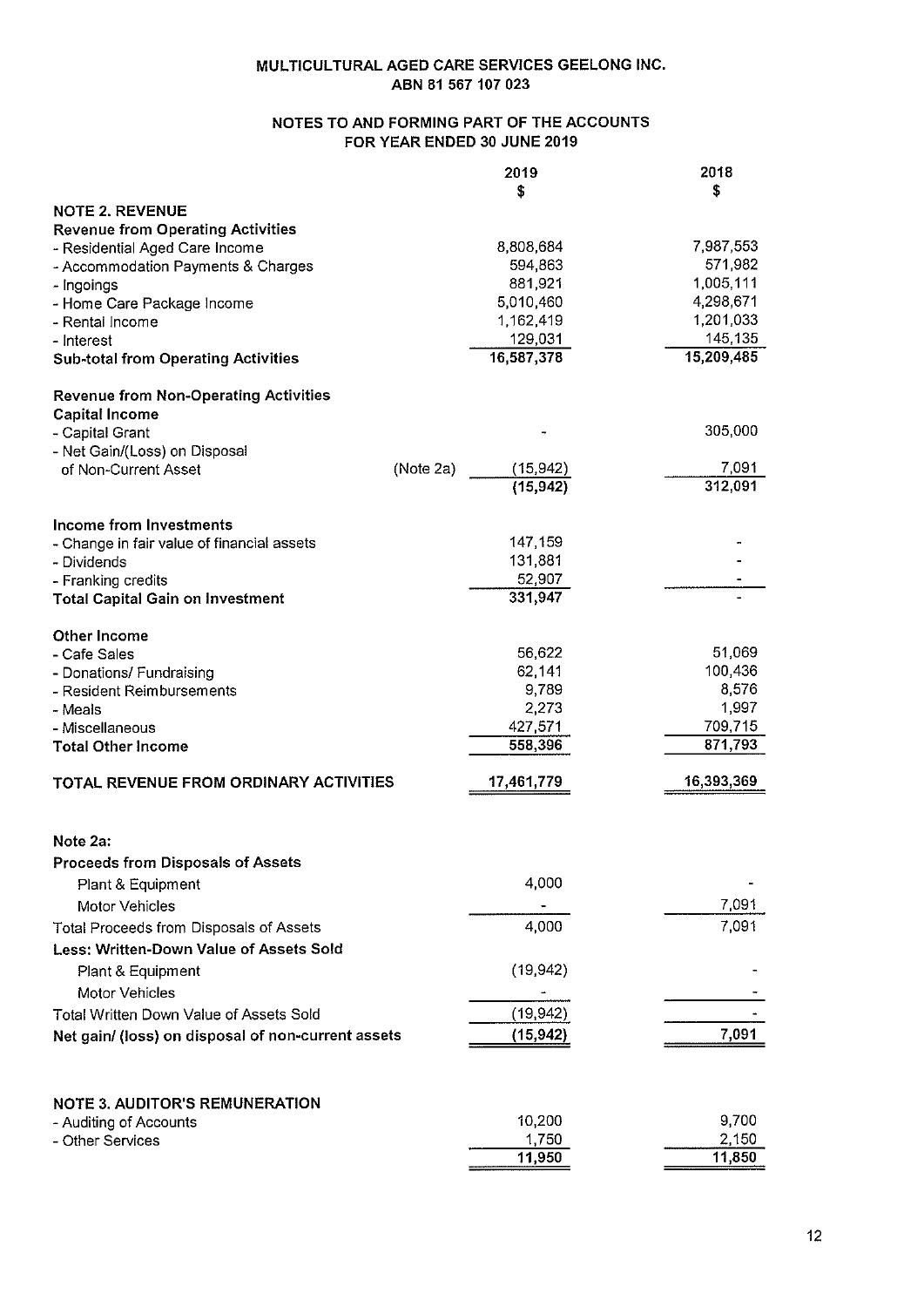# NOTES TO AND FORMING PART OF THE ACCOUNTS FOR YEAR ENDED 30 JUNE 2019

# **NOTE 4: CASH & CASH EQUIVALENTS**

For the purpose of the Cash Flow Statement, cash includes cash on hand and in banks, and short-term deposits which are readily convertible to cash on hand, and are subject to insignificant risk of change in value, net of outstanding overdrafts.

|                                                                | 2019<br>\$  | 2018<br>\$    |
|----------------------------------------------------------------|-------------|---------------|
| - Cash at Bank<br>- Term Deposits and Cash held within Managed | 393,766     | 7,702,181     |
| Investment Portfolio                                           | 4,441,214   |               |
| - Cash on Hand                                                 | 1,100       | 1,100         |
| TOTAL CASH & CASH EQUIVALENTS                                  | 4,836,080   | 7,703,281     |
| <b>NOTE 5: TRADE &amp; OTHER RECEIVABLES</b><br>Current        |             |               |
| - Commonwealth Subsidies                                       |             | 6,127         |
| - Resident Fees                                                | (5,996)     | 42,745        |
| - Accrued Income                                               | 24,034      | 31,290        |
| - Prepaid Expenses                                             | 157,775     | 199,987       |
| - Sundry Debtors<br>TOTAL TRADE & OTHER RECEIVABLES            | 46,234      | 37,510        |
|                                                                | 222,047     | 317,659       |
| <b>NOTE 6: FINANCIAL ASSETS</b><br>Current                     |             |               |
| - Financial Assets at amortised cost                           | 2,100,000   |               |
| - Investments designated at fair value through profit          |             |               |
| and loss                                                       | 5,078,735   |               |
| TOTAL FINANCIAL ASSETS                                         | 7,178,735   |               |
| NOTE 7: PROPERTY, PLANT & EQUIPMENT                            |             |               |
| Land at Cost                                                   | 250,000     | 250,000       |
|                                                                |             |               |
| <b>Building at Cost</b>                                        | 30,787,440  | 30,625,839    |
| Less accumulated depreciation                                  | (5,525,310) | (4,905,896)   |
|                                                                | 25,262,130  | 25,719,943    |
| Furniture and Equipment at Cost                                | 1,974,312   | 1,868,431     |
| Less accumulated depreciation                                  | (1,427,109) | (1, 106, 802) |
|                                                                | 547,203     | 761,629       |
| Motor Vehicles at Cost                                         | 159,479     | 122,032       |
| Less accumulated depreciation                                  | (90, 893)   | (68,050)      |
|                                                                | 68,586      | 53,982        |
| TOTAL PROPERTY, PLANT & EQUIPMENT                              | 26,127,919  | 26,785,554    |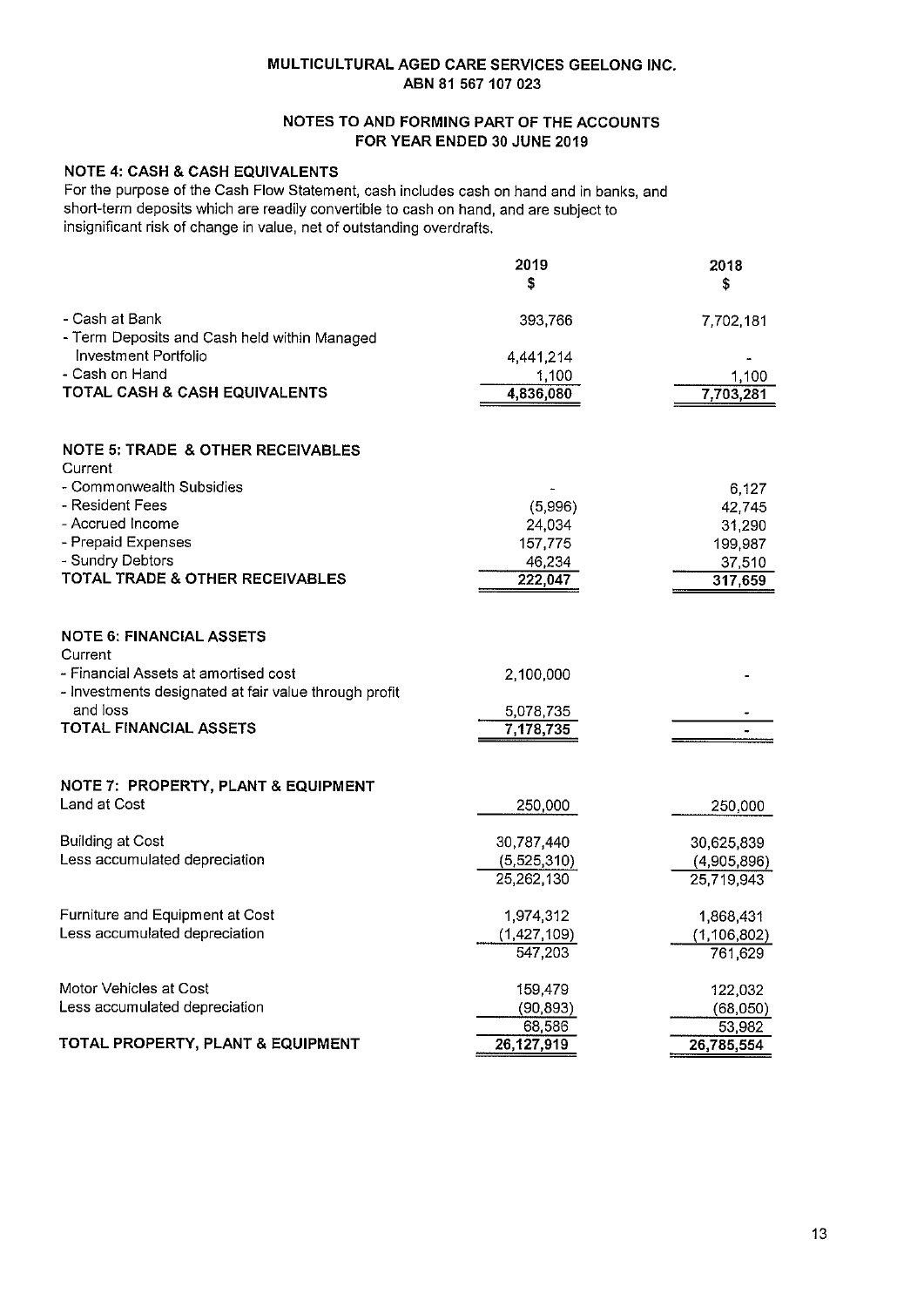# NOTES TO AND FORMING PART OF THE ACCOUNTS FOR YEAR ENDED 30 JUNE 2019

# NOTE 7: PROPERTY, PLANT & EQUIPMENT (CONT)

#### (a) The opening and closing carrying values of property, plant & equipment are reconciled as follows:  $E$ urnituro  $\mathcal{R}$

|                                                             | Land          | <b>Buildings</b> | Furniture &<br>Equipment | Motor<br><b>Vehicles</b> | <b>Total</b><br>\$ |
|-------------------------------------------------------------|---------------|------------------|--------------------------|--------------------------|--------------------|
| Balance at 1 July 2017                                      | \$<br>250,000 | \$<br>24,763,124 | S<br>790,565             | \$<br>78,036             | 25,881,725         |
| Additions                                                   |               | 1,566,811        | 347,918                  |                          | 1,914,729          |
| Disposals                                                   |               |                  |                          |                          |                    |
| Depreciation                                                |               | (609, 992)       | (376, 854)               | (24, 054)                | (1,010,900)        |
| Balance as at 30 June 2018                                  | 250,000       | 25,719,943       | 761.629                  | 53,982                   | 26,785,554         |
| <b>Plus Additions</b>                                       |               | 161,601          | 143,038                  | 37,447                   | 342,086            |
| Less Disposals                                              |               |                  | (19.942)                 |                          | (19, 942)          |
| Less Depreciation expense                                   |               | (619, 414)       | (337, 522)               | (22, 843)                | (979, 779)         |
| Balance as at 30 June 2019                                  | 250,000       | 25,262,130       | 547,203                  | 68,586                   | 26,127,919         |
|                                                             |               | 2019<br>S        |                          | 2018<br>\$               |                    |
| <b>NOTE 8: TRADE &amp; OTHER PAYABLES</b><br><b>CURRENT</b> |               |                  |                          |                          |                    |
| - Creditors                                                 |               | 542,963          |                          | 411,996                  |                    |
| - Prepaid Income                                            |               | 797,865          |                          | 910,854                  |                    |
| - Accrued expenses                                          |               | 181,079          |                          | 161,831                  |                    |
| - Net GST payable/ (receivable)                             |               | (42,082)         |                          | (37, 714)                |                    |
| TOTAL TRADE & OTHER PAYABLES                                |               | 1,479,825        |                          | 1,446,967                |                    |
| <b>NOTE 9: PROVISIONS</b>                                   |               |                  |                          |                          |                    |
| CURRENT (refer Note 1 (n))                                  |               |                  |                          |                          |                    |
| Long Service Leave                                          |               | 814,887          |                          | 767,886                  |                    |
| <b>Accrued Wages and Salaries</b>                           |               | 189,160          |                          | 170,473                  |                    |
| <b>Annual Leave</b>                                         |               |                  |                          |                          |                    |
| -Expected to be settled after 12 months                     |               |                  |                          |                          |                    |
| -Expected to be settled within one year                     |               | 568,546          |                          | 604,148                  |                    |
| <b>TOTAL</b>                                                |               | 1,572,593        |                          | 1,542,507                |                    |
| NON-CURRENT (refer Note 1 (n))                              |               |                  |                          |                          |                    |
| Long Service Leave                                          |               | 470,560          |                          | 382,690                  |                    |
| <b>TOTAL PROVISIONS</b>                                     |               | 2,043,153        |                          | 1,925,197                |                    |
| NOTE 10: OTHER FINANCIAL LIABILITIES<br><b>CURRENT</b>      |               |                  |                          |                          |                    |
| Refundable Accommodation Deposits/ Accommodation Bonds      |               | 18,002,935       |                          | 15,160,347               |                    |

Refundable Accommodation Deposits or Accommodation Bonds received from residents are refundable in accordance with The Aged Care Act 1997.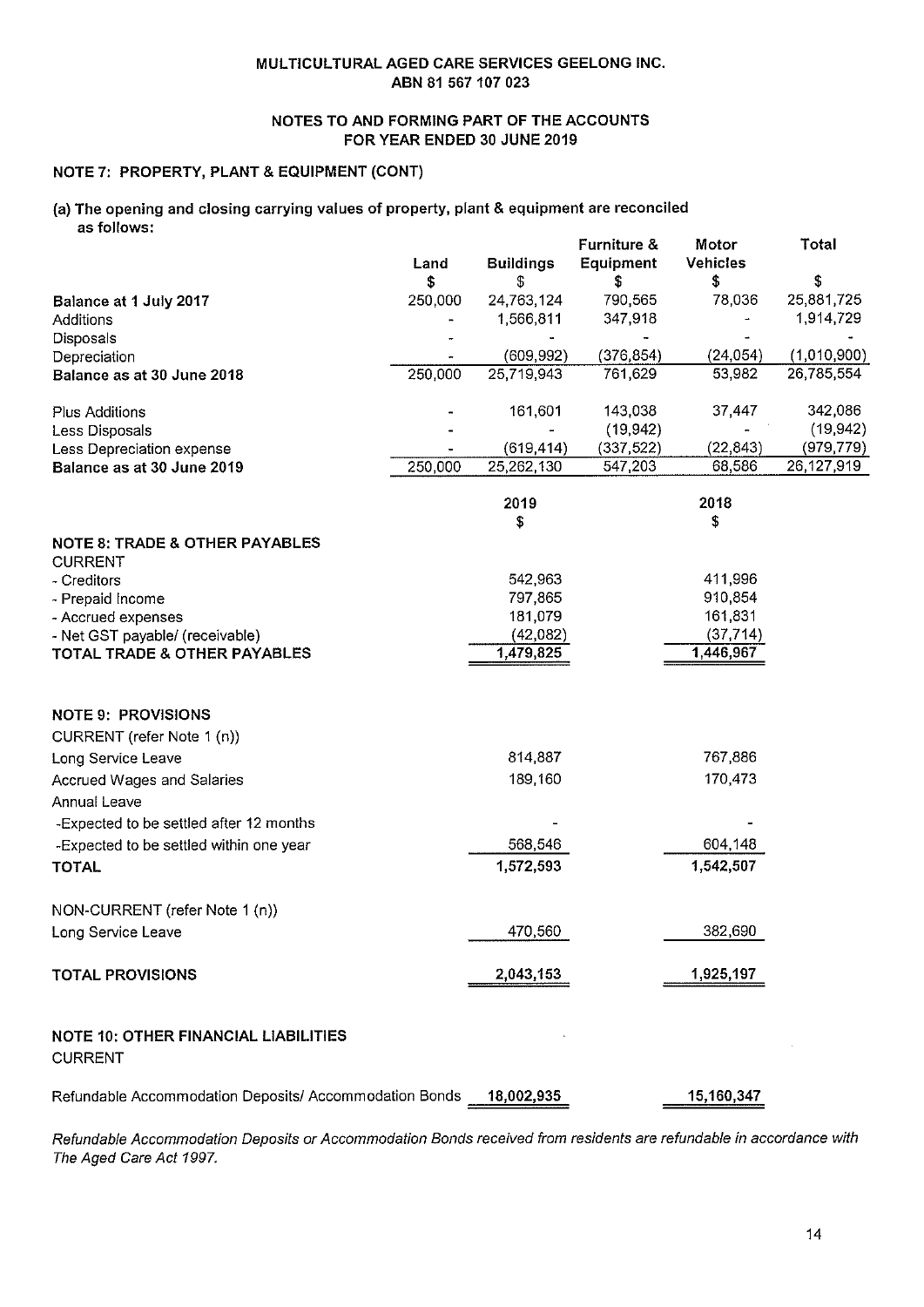# NOTES TO AND FORMING PART OF THE ACCOUNTS FOR YEAR ENDED 30 JUNE 2019

|                               | 2019      | 2018      |
|-------------------------------|-----------|-----------|
| <b>NOTE 11: BORROWINGS</b>    | s         | \$        |
| <b>CURRENT</b>                |           |           |
| Secured                       |           |           |
| - Zero Real Interest Loan (a) | 243.450   | 243,450   |
| Sub-total                     | 243,450   | 243,450   |
| NON-CURRENT                   |           |           |
| Secured                       |           |           |
| - Zero Real Interest Loan (a) | 3,408,300 | 3,651,750 |
| Sub-total                     | 3,408.300 | 3,651,750 |
| <b>TOTAL BORROWINGS</b>       | 3,651,750 | 3,895,200 |

(a) A Zero Real Interest Loan (ZRIL) agreement was entered into with the Commonwealth in 2012 to assist with the construction of 30 Residential Aged Care beds. The facility has a term of 22 years which will expire in 2034. The facility incurs an interest rate based upon the Consumer Price Index and is revised on a quarterly basis.

# **NOTE 12: EQUITY**

| (a) Retained Earnings                     |            |            |
|-------------------------------------------|------------|------------|
| Opening retained earnings carried forward | 12,378.783 | 11,361,357 |
| Net profit from operating activities      | 808.335    | 1.017.426  |
| Retained Earnings as at reporting date    | 13,187,118 | 12,378,783 |

# **NOTE 13: RESPONSIBLE PERSON-RELATED DISCLOSURES**

### a) Responsible Persons

The names of Board members who have held office during the financial year are:

- T Aberline
- G Costa
- G De Stefano
- S Fatouros
- R Holzer
- G Kovacs
- G Perry
- Z McCubbery
- S Li (resigned 25/01/2019)

# **Accountable Officer**

J Leggo

|                             | 2019    | 2018    |
|-----------------------------|---------|---------|
|                             |         | S       |
| b) Key Management Personnel |         |         |
| Short-term benefits         | 215,706 | 203,452 |
| Post-employment benefits    | 20.492  | 19,328  |
|                             | 236,198 | 222,780 |

c) The Board members are not remunerated for their services to Multicultural Aged Care Services Geelong Inc.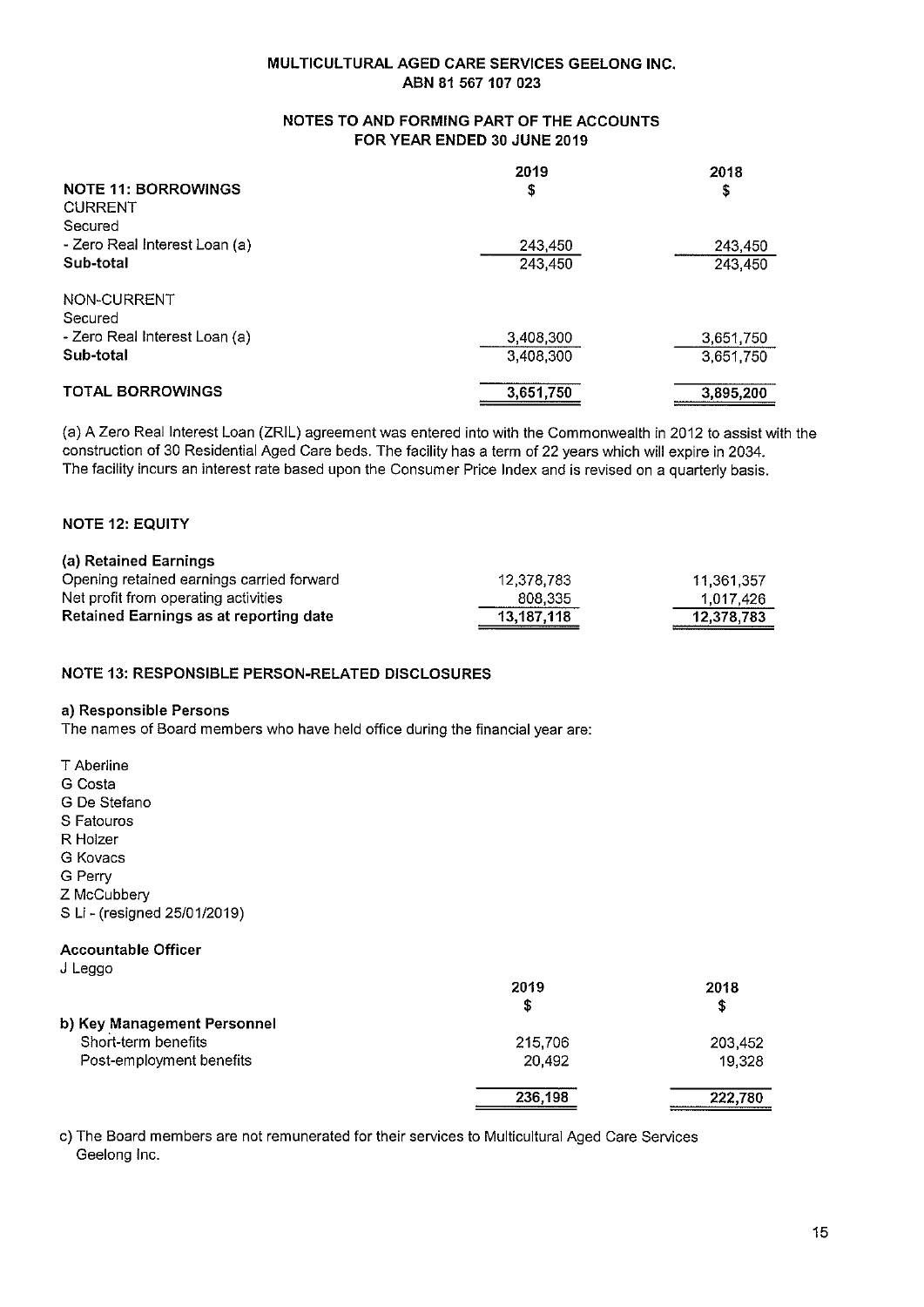# NOTES TO AND FORMING PART OF THE ACCOUNTS FOR YEAR ENDED 30 JUNE 2019

|                                                                                         | 2019       | 2018      |
|-----------------------------------------------------------------------------------------|------------|-----------|
|                                                                                         | \$         | \$        |
| NOTE 14: RECONCILIATION OF NET CASH USED IN<br>OPERATING ACTIVITIES TO OPERATING RESULT |            |           |
|                                                                                         |            |           |
| Operating result                                                                        | 808,335    | 1,017,426 |
| <b>Non Cash Movements</b>                                                               |            |           |
| Net Loss/(Gain) from sale of Plant & Equipment                                          | 15,942     | (7,091)   |
| Depreciation                                                                            | 979.779    | 1,010,900 |
| <b>Bond Retention Charge</b>                                                            |            | (5, 240)  |
| Net Unrealised Loss/(Gain) on Financial Assets                                          | (185, 261) |           |
| <b>Movements in Assets &amp; Liabilities</b>                                            |            |           |
| (Increase)/ decrease in receivables                                                     | 53,400     | 550,001   |
| (Increase)/ decrease in prepaid expenses                                                | 42,212     | (61, 706) |
| Increase/ (decrease) in provisions                                                      | 117,956    | 104,472   |
| Increase/ (decrease) in payables                                                        | 32,858     | (30, 771) |
| <b>Net Cash Provided by Operating Activities</b>                                        | 1,865,221  | 2,577,991 |
|                                                                                         |            |           |
| <b>NOTE 15: CAPITAL &amp; LEASING COMMITMENTS</b>                                       |            |           |
| a) Operating Lease                                                                      |            |           |
| Payable - minimum lease payments                                                        |            |           |
| Not later than one year                                                                 | 18,732     | 18,732    |
| Between 1 and 5 years                                                                   |            | 18,732    |
| TOTAL LEASE LIABILITY                                                                   | 18,732     | 37,464    |
| b) Capital Commitments                                                                  |            |           |
| Not later than one year                                                                 | 380,000    |           |
| Between 1 and 5 years                                                                   |            |           |
|                                                                                         | 380,000    |           |

 $\omega$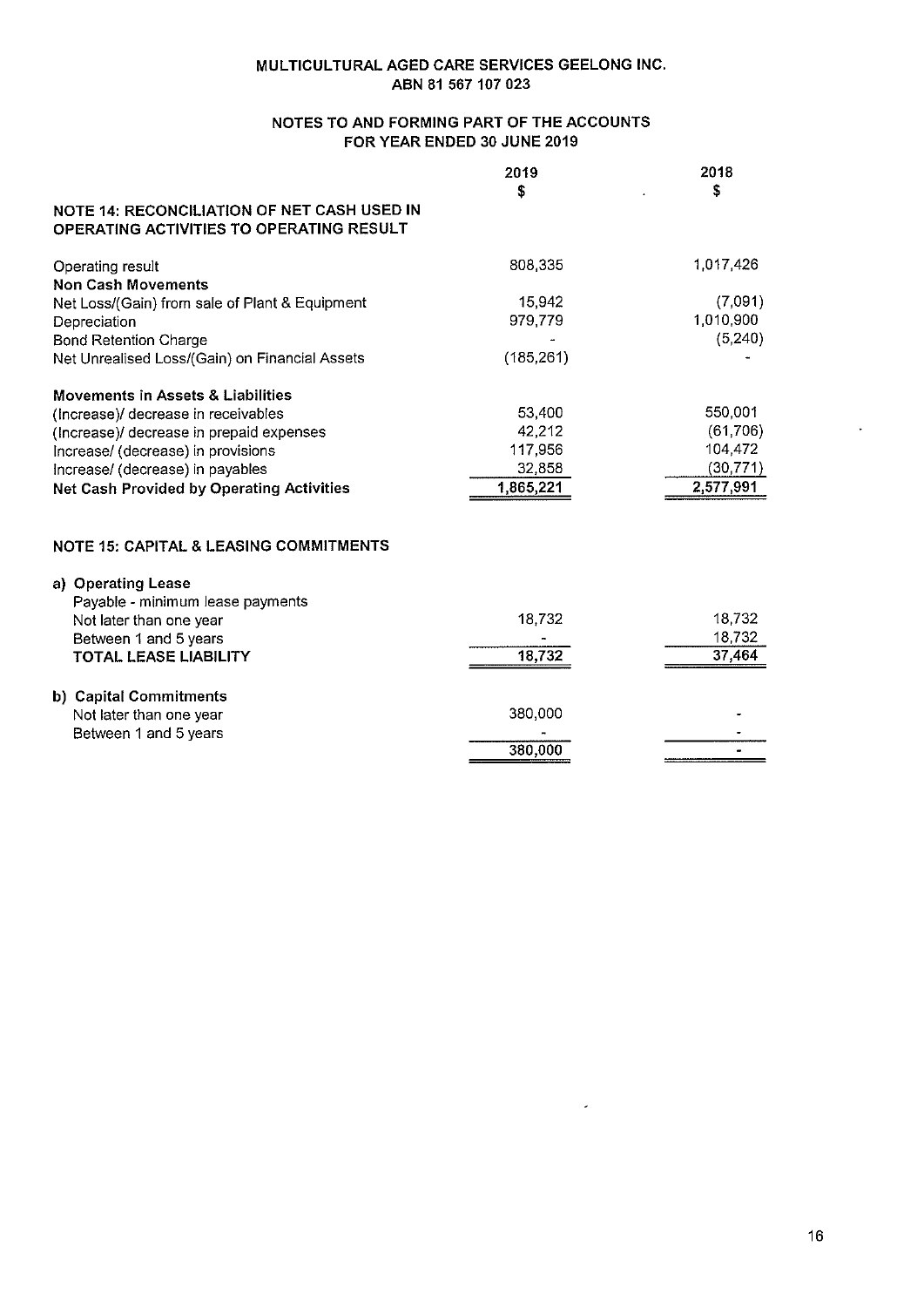# NOTES TO AND FORMING PART OF THE ACCOUNTS FOR YEAR ENDED 30 JUNE 2019

# NOTE 16: FINANCIAL RISK MANAGEMENT

Multicultural Aged Care Services Geelong Inc.'s financial instruments consist primarily of cash at bank, money market instruments, managed investment portfolio, accounts receivable and payable, resident accommodation deposits and a Zero Real Interest Loan provided by the Commonwealth Government.

The carrying amounts for each category of financial instruments, measured in accordance with AASB 9 : Financial Instruments as detailed in the accounting policies to these financial statements, are as follows:

|                                                        | Note | 2019<br>S  | 2018<br>\$ |
|--------------------------------------------------------|------|------------|------------|
| <b>Financial Assets</b>                                |      |            |            |
| Financial assets at fair value through profit or loss: |      |            |            |
| Investments in Equity Instruments                      | 6    | 5,078,735  |            |
| Financial assets at amortised cost:                    |      |            |            |
| Cash and cash equivalents                              | 4    | 4,836,080  | 7,703,281  |
| Trade and other receivables                            | 5    | 222.047    | 317,659    |
| Fixed interest securities                              | 6    | 2,100,000  |            |
|                                                        |      | 7,158,127  | 8,020,940  |
| <b>Total Financial Assets</b>                          |      | 12,236.862 | 8,020,940  |
| <b>Financial Liabilities</b>                           |      |            |            |
| Financial liabilities at amortised cost:               |      |            |            |
| Trade and other payables (excl GST)                    | 8    | 1,521,907  | 1,484,681  |
| Other financial liabilities                            | 10   | 18,002,935 | 15,160,347 |
| <b>Borrowings</b>                                      | 11   | 3,651,750  | 3,895,200  |
| <b>Total Financial Liabilities</b>                     |      | 23,176,592 | 20,540,228 |

# **Fair Value Measurements**

Multicultural Aged Care Services Geelong Inc. measures and recognises the following assets and liabilities at fair value on a recurring basis after initial recognition:

| financial assets at fair value through profit or loss |           |  |
|-------------------------------------------------------|-----------|--|
| Investments in Equity Instruments                     | 5.078.735 |  |

A valuation technique is selected that is appropriate in the circumstances and for which sufficient data is available to measure fair value. The availability of sufficient and relevant data primarily depends on the specific characteristics of the asset or liability being measured.

For investments in equities, the fair values have been determined based on closing quoted bid prices at the end of the reporting period.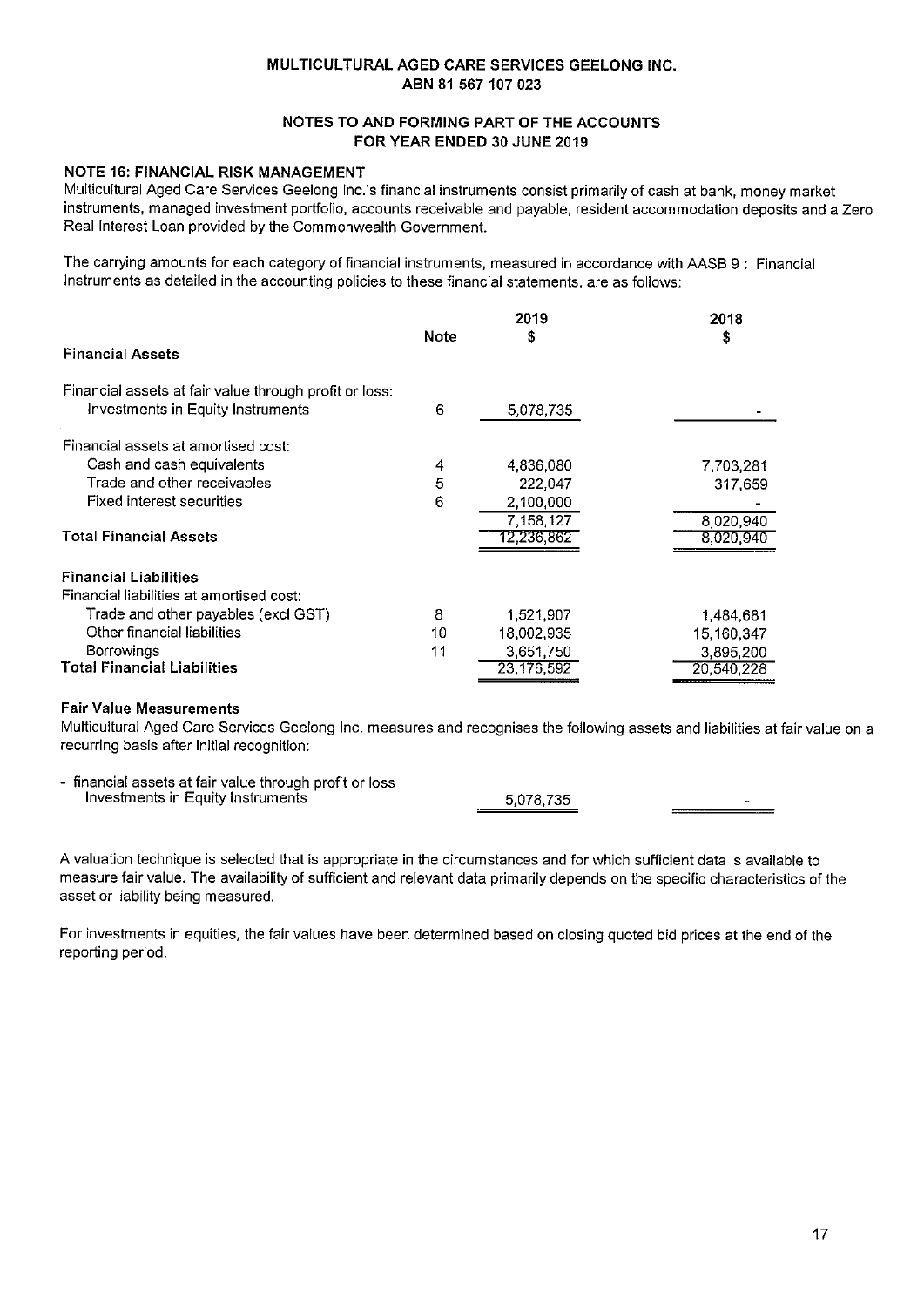# STATEMENT BY MEMBERS OF THE BOARD

The Board has determined that this financial report is prepared in accordance with Australian Accounting Standards (including Australian Accounting Interpretations).

In the opinion of the Board the financial report as set out on pages 1 to 17:

- $\mathbf{1}$ Presents a true and fair view of the financial position of Multicultural Aged Care Services Geelong Inc. as at 30 June 2019 and its performance for the year ended on that date.
- $\overline{2}$ The financial statements and notes comply with the requirements of the Australian Charities and Not-for profits Act 2012
- $\overline{3}$ At the date of this statement, there are reasonable grounds to believe that Multicultural Aged Care Services Geelong Inc. will be able to pay its debts as and when they fall due.

This statement is made in accordance with a resolution of the Board made pursuant with subsection 60.15 (2) of the Australian Charities and Not-for-profits Commission Regulations 2013 and is signed for and on behalf of the Board by:

Sael Terry Chair

G Perry

Dated this 27th day of August, 2019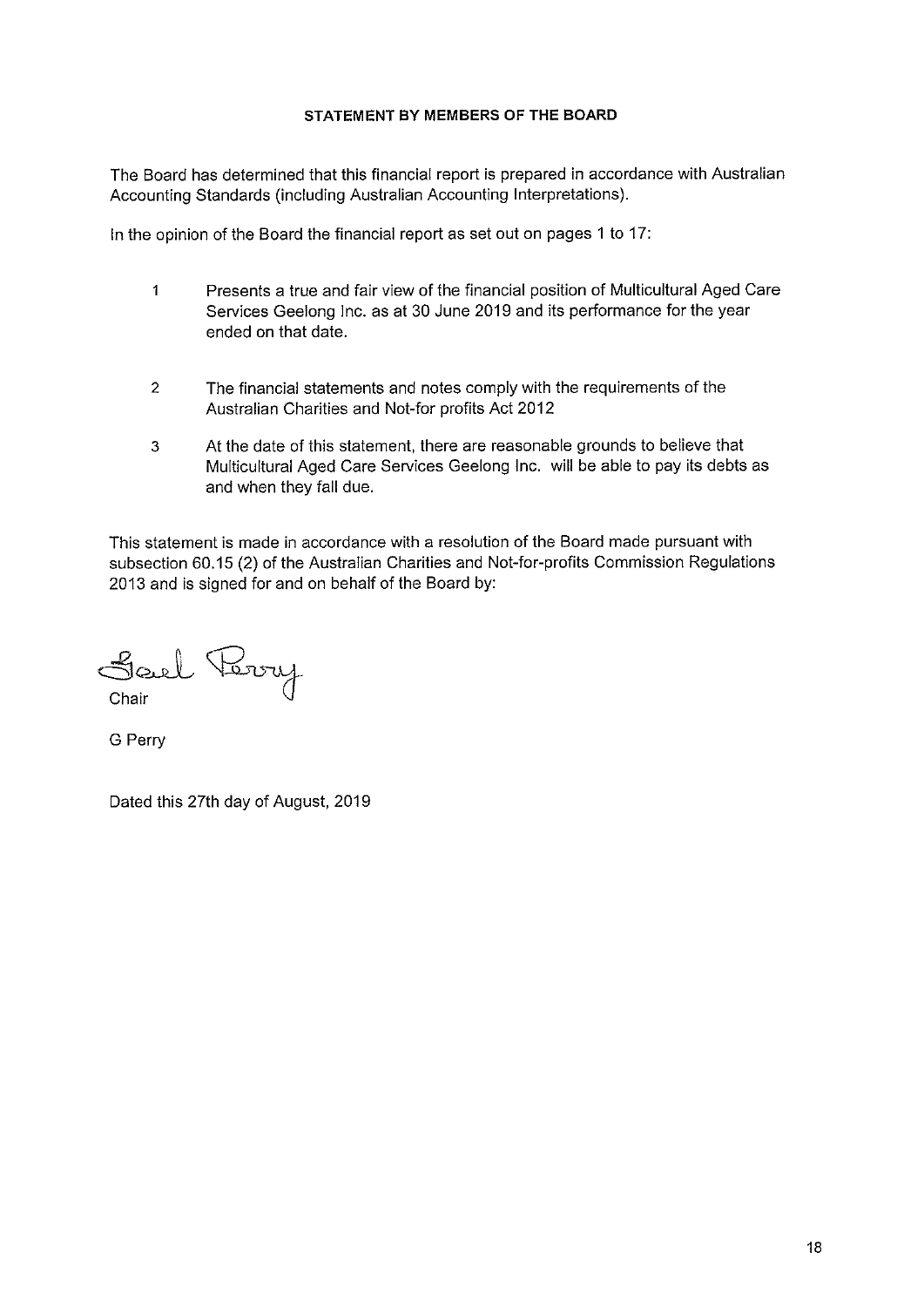



# **MULTICULTURAL AGED CARE SERVICES GEELONG INC.**

# **A.B.N. 81 567 107 023**

# **AUDITORS INDEPENDENCE DECLARATION UNDER 60-40 OF THE AUSTRALIAN CHARITIES AND NOT-FOR-PROFITS COMMISSION ACT 2012 TO THE MANAGEMENT COMMITTTEE OF MULTICULTURAL AGED CARE SERVICES GEELONG INC.**

I declare that, to the best of my knowledge and belief, during the year ended 30 June 2019 there have been:

- I. No contraventions of the auditor independence requirements of the Australian Charities and Not-forprofits Commission Act 2012 in relation to the audit; and
- II. No contraventions of any applicable code of professional conduct in relation to the audit.

5. Und

**Stephen Kirtley Director** 

Dated this 26<sup>th</sup> day of September, 2019

Davidsons Assurance Services Pty Ltd 101 West Fyans Street, Newtown, Geelong, 3220

/ GEELONG

101 West Fyans Street PO Box 386 Geelong VIC 3220 **PHONE** 03 5221 6399

/ TORQUAY 6 Walker Street **PO Box 125** Torquay VIC 3228 **PHONE 03 5261 2029**  / DIRECTORS Stephen Wight CA Stephen Kirtley CA

Davidsons Assurance Services Pty Ltd ACN 123 098 662 / ABN 77 123 098 662 info@davidsons.com.au

davidsons.com.au

Liability limited by a scheme approved under Professional Standards Legislation. Davidsons is not licensed to provide financial product advice under the Corporations Act 2001 (Cth)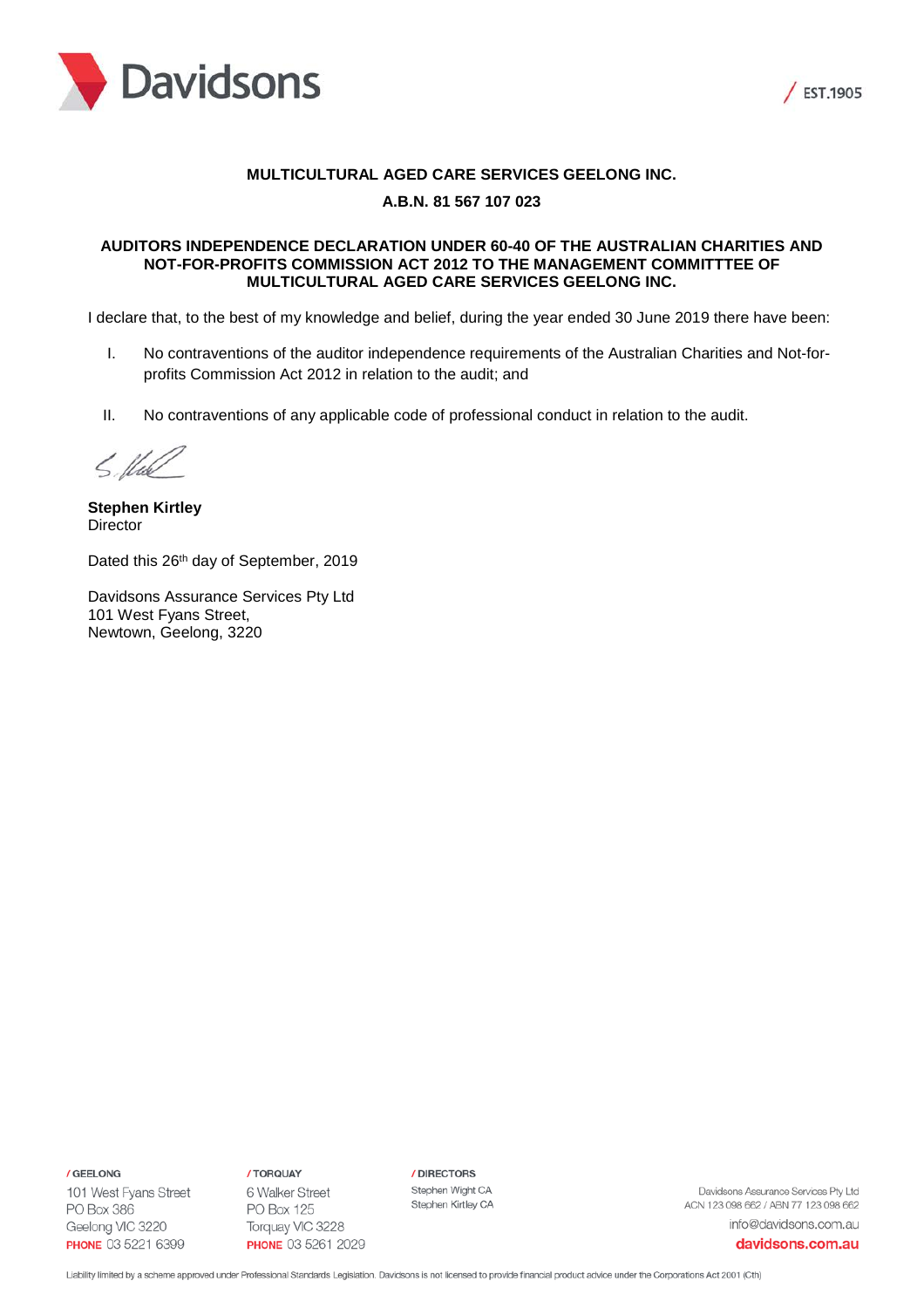



# **INDEPENDENT AUDITOR'S REPORT TO THE MEMBERS OF MULTICULTURAL AGED CARE SERVICES GEELONG INC**

# **Opinion**

We have audited the financial report of Multicultural Aged Care Services Geelong Inc (the association), which comprises the statement of financial position as at 30 June 2019, and the statement of comprehensive income, statement of changes in equity and cash flow statement for the year then ended, and notes to the financial statements, including a summary of significant accounting policies, and the declaration by those charged with governance.

In our opinion, the accompanying financial report presents fairly, in all material respects, the financial position of the association as at 30 June 2019 and its financial performance for the year then ended in accordance with the accounting policies described in Note 1 to the financial statements and the requirements of the *Australian Charities and Not-for-profits Commission Act 2012 (ACNC Act).*

# **Basis for Opinion**

We conducted our audit in accordance with Australian Auditing Standards. Our responsibilities under those standards are further described in the *Auditor's Responsibilities for the Audit of the Financial Report* section of our report. We are independent of the association in accordance with the ethical requirements of the Accounting Professional and Ethical Standards Board's APES 110: *Code of Ethics for Professional Accountants* (the Code) that are relevant to our audit of the financial report in Australia. We have also fulfilled our other ethical responsibilities in accordance with the Code.

We believe that the audit evidence we have obtained is sufficient and appropriate to provide a basis for our opinion.

# **Other Information**

Those charged with governance are responsible for the other information. The other information comprises the information included in the association's annual report for the year ended 30 June 2019, but does not include the financial report and our auditor's report thereon.

Our opinion on the financial report does not cover the other information and accordingly we do not express any form of assurance conclusion thereon.

In connection with our audit of the financial report, our responsibility is to read the other information and, in doing so, consider whether the other information is materially inconsistent with the financial report or our knowledge obtained in the audit or otherwise appears to be materially misstated.

If, based on the work we have performed, we conclude that there is a material misstatement of this other information, we are required to report that fact. We have nothing to report in this regard.

/ GEELONG

101 West Fyans Street **PO Box 386** Geelong VIC 3220 **PHONE** 03 5221 6399

/ TORQUAY 6 Walker Street **PO Box 125** Torquay VIC 3228 PHONE 03 5261 2029 / DIRECTORS Stephen Wight CA Stephen Kirtley CA

Davidsons Assurance Services Ptv Ltd ACN 123 098 662 / ABN 77 123 098 662 info@davidsons.com.au

davidsons.com.au

Liability limited by a scheme approved under Professional Standards Legislation. Davidsons is not licensed to provide financial product advice under the Corporations Act 2001 (Cth)